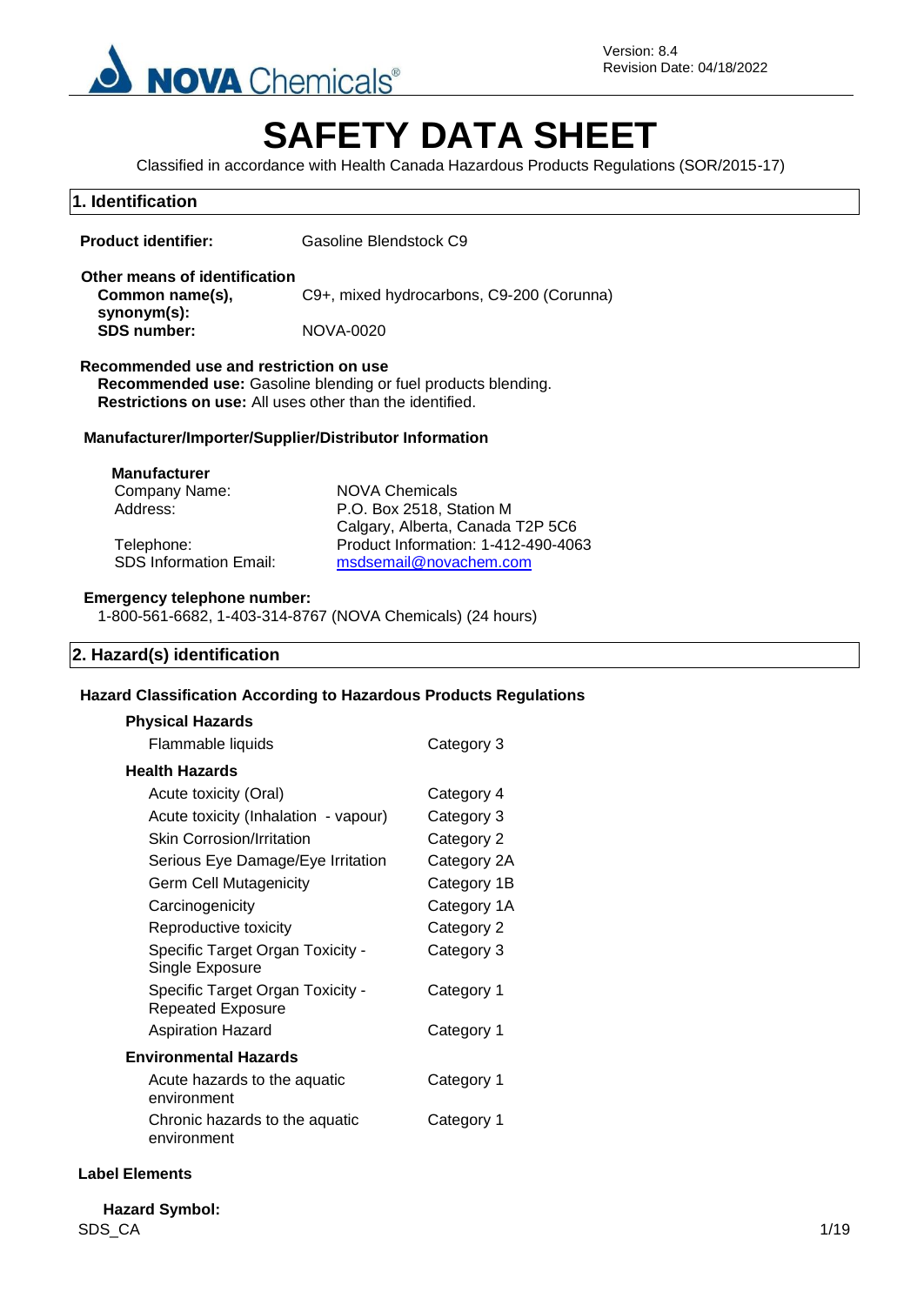



| <b>Signal Word:</b>                                         | Danger                                                                                                                                                                                                                                                                                                                                                                                                                                                                                                                                                                                                                                                                                                                                                                                               |
|-------------------------------------------------------------|------------------------------------------------------------------------------------------------------------------------------------------------------------------------------------------------------------------------------------------------------------------------------------------------------------------------------------------------------------------------------------------------------------------------------------------------------------------------------------------------------------------------------------------------------------------------------------------------------------------------------------------------------------------------------------------------------------------------------------------------------------------------------------------------------|
| <b>Hazard Statement:</b>                                    | Flammable liquid and vapour.<br>Toxic if inhaled.<br>Harmful if swallowed.<br>Causes skin irritation.<br>Causes serious eye irritation.<br>May cause genetic defects.<br>May cause cancer.<br>Suspected of damaging fertility or the unborn child.<br>May cause respiratory irritation.<br>Causes damage to organs through prolonged or repeated exposure.<br>(Auditory system)<br>(Blood)<br>May be fatal if swallowed and enters airways.<br>Very toxic to aquatic life with long lasting effects.                                                                                                                                                                                                                                                                                                 |
| <b>Precautionary Statements:</b>                            |                                                                                                                                                                                                                                                                                                                                                                                                                                                                                                                                                                                                                                                                                                                                                                                                      |
| <b>Prevention:</b>                                          | Obtain special instructions before use. Do not handle until all safety<br>precautions have been read and understood. Keep away from heat,<br>hot surfaces, sparks, open flames and other ignition sources. No<br>smoking. Keep container tightly closed. Ground and bond container<br>and receiving equipment. Use explosion-proof electrical, ventilating<br>and lighting equipment. Use non-sparking tools. Take action to<br>prevent static discharges. Do not breathe dust or mists. Wash face,<br>hands and any exposed skin thoroughly after handling. Do not eat,<br>drink or smoke when using this product. Use only outdoors or in a<br>well-ventilated area. Avoid release to the environment. Wear<br>protective gloves/protective clothing/eye protection/face protection.               |
| <b>Response:</b>                                            | IF SWALLOWED: Immediately call a POISON CENTRE/doctor.<br>Rinse mouth. Do NOT induce vomiting. IF ON SKIN (or hair): Take off<br>immediately all contaminated clothing and wash it before reuse.<br>Rinse skin with water [or shower]. If skin irritation occurs: Get medical<br>advice/attention. IF INHALED: Remove person to fresh air and keep<br>comfortable for breathing. Call a POISON CENTRE/doctor. IF IN<br>EYES: Rinse cautiously with water for several minutes. Remove<br>contact lenses, if present and easy to do. Continue rinsing. If eye<br>irritation persists: Get medical advice/attention. IF exposed or<br>concerned: Get medical advice/attention. In case of fire: Use dry<br>chemical, foam, carbon dioxide (CO2), water spray or fog to<br>extinguish. Collect spillage. |
| Storage:                                                    | Store in a well-ventilated place. Keep container tightly closed.<br>Store locked up. Keep cool.                                                                                                                                                                                                                                                                                                                                                                                                                                                                                                                                                                                                                                                                                                      |
| Disposal:                                                   | Dispose of contents/ container to an approved facility in accordance<br>with local, regional, national and international regulations.                                                                                                                                                                                                                                                                                                                                                                                                                                                                                                                                                                                                                                                                |
| Other hazards which do not result<br>in GHS classification: | None.                                                                                                                                                                                                                                                                                                                                                                                                                                                                                                                                                                                                                                                                                                                                                                                                |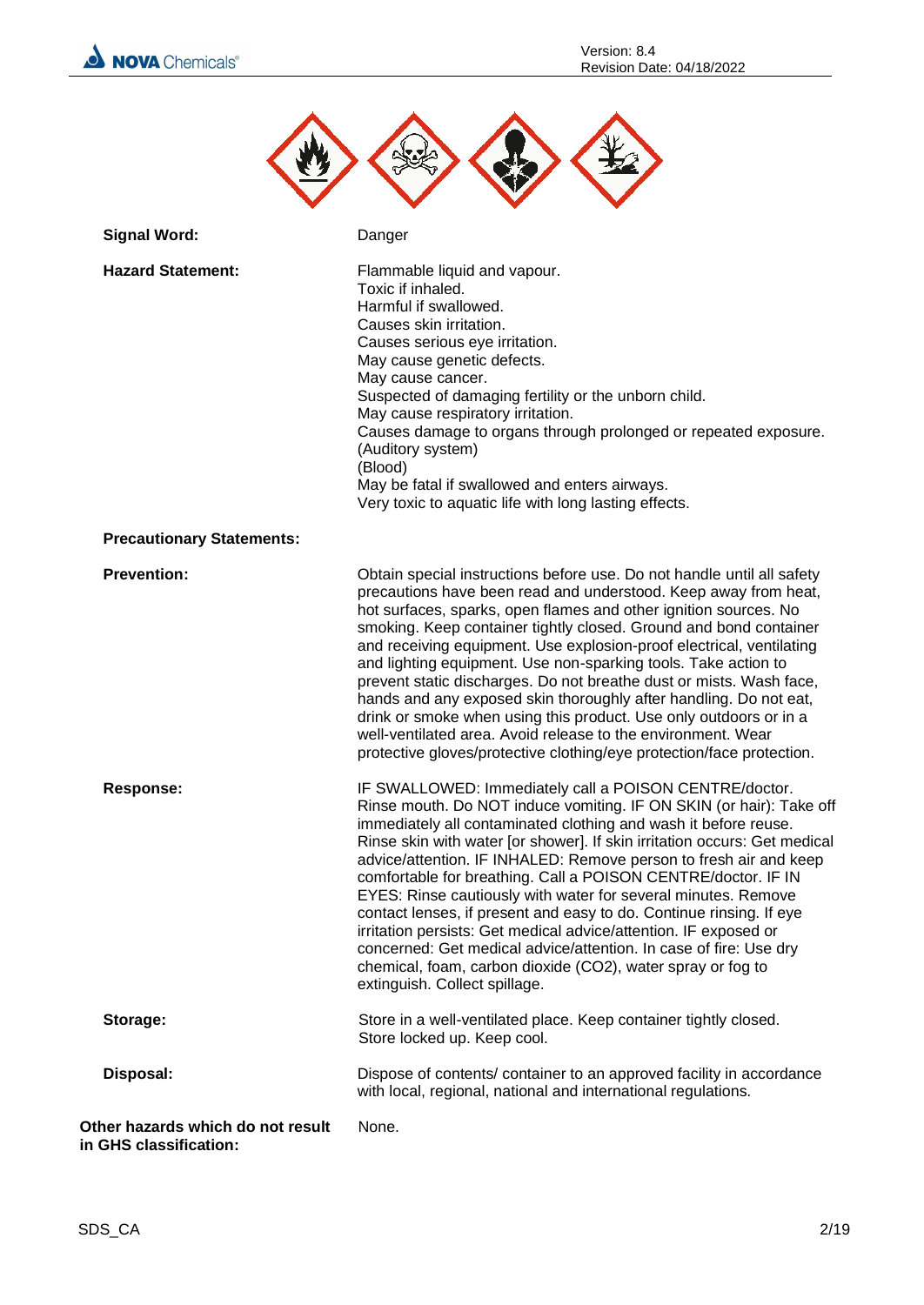# **3. Composition/information on ingredients**

#### **Mixtures**

| <b>Chemical Identity</b>                                | Common name and synonyms                  | <b>CAS number</b> | <b>Content in</b><br>percent (%)* |
|---------------------------------------------------------|-------------------------------------------|-------------------|-----------------------------------|
| 4,7-Methano-1H-indene,<br>3a, 4, 5, 6, 7, 7a-hexahydro- | Dihydrodicyclopentadiene                  | 4488-57-7         | $40 - 60%$                        |
| n-Undecane                                              | Undecane                                  | 1120-21-4         | $3 - 10%$                         |
| Propylcyclopentane                                      | Cyclopentane, propyl-                     | 2040-96-2         | $0 - 10%$                         |
| 4,7-Methano-1H-indene, 3a, 4, 7, 7a-<br>tetrahydro-     | Dicyclopentadiene, DCPD                   | 77-73-6           | $2 - 8%$                          |
| Benzene, trimethyl-                                     | Trimethylbenzene                          | 25551-13-7        | $0 - 6%$                          |
| Naphthalene                                             | Naphthalene                               | $91 - 20 - 3$     | $0.7 - 5%$                        |
| Benzene, 1-methyl-2-(1-<br>methylethyl)-                | 1-Isopropyl-2-methylbenzene, o-<br>Cymene | 527-84-4          | $0 - 5%$                          |
| Benzene, 1-methyl-3-(1-<br>methylethyl)-                | 1-Methyl-3-isopropylbenzene, m-<br>Cymene | 535-77-3          | $0 - 5%$                          |
| Benzene, propyl-                                        | Propylbenzene                             | 103-65-1          | $0 - 3%$                          |
| Benzene, ethenyl-                                       | Styrene                                   | 100-42-5          | $0 - 2%$                          |
| Benzene                                                 | Benzol                                    | $71-43-2$         | $0 - 2%$                          |
| 1,3-Cyclopentadiene                                     | Cyclopentadiene                           | 542-92-7          | $0 - 1%$                          |
| Benzene, 1,2-dimethyl-                                  | o-Xylene                                  | $95 - 47 - 6$     | $0 - 1%$                          |
| Benzene, (1-methylethyl)-                               | Isopropylbenzene (Cumene)                 | 98-82-8           | $0 - 1%$                          |
| Benzene, 1-methyl-2-propyl-                             | 1-Methyl-2-propylbenzene                  | 1074-17-5         | $0 - 1%$                          |
| Benzene, 1,3,5-trimethyl-                               | Mesitylene                                | 108-67-8          | $0 - 1%$                          |
| Benzene, ethyl-                                         | Ethylbenzene, Phenylethane                | $100 - 41 - 4$    | $0 - 0.9%$                        |
| Benzene, butyl-                                         | 1-Phenylbutane                            | 104-51-8          | $0 - 0.8%$                        |
| Butane, 2,2,3-trimethyl-                                | Butane, 2,3,3-trimethyl-                  | 464-06-2          | $0 - 0.2%$                        |
| Toluene                                                 | Methylbenzene                             | 108-88-3          | $0 - 0.2%$                        |
| Pentane, 2,3,4-trimethyl-                               | 2,3,4-Trimethylpentane                    | 565-75-3          | $0 - 0.15%$                       |
| Hexane, 3-methyl-                                       | 3-Methylhexane                            | 589-34-4          | $0 - 0.1%$                        |
| Hexane                                                  | n-Hexane                                  | 110-54-3          | $0 - 0.1%$                        |
| Nonane                                                  | n-Nonane                                  | 111-84-2          | $0 - 0.1%$                        |

\* All concentrations are percent by weight.

**Additional Information:** This product has been assigned a CAS # of 68553-14-0 – Hydrocarbons, C8-11. This product is considered hazardous by the Hazardous Products Regulations, 2015.

#### **4. First-aid measures**

| Inhalation:          | IF INHALED: Remove person to fresh air and keep comfortable for<br>breathing. Call a POISON CENTRE/doctor.                                                                                       |
|----------------------|--------------------------------------------------------------------------------------------------------------------------------------------------------------------------------------------------|
| Ingestion:           | IF SWALLOWED: Immediately call a POISON CENTRE/doctor. Rinse<br>mouth. Do NOT induce vomiting.                                                                                                   |
| <b>Skin Contact:</b> | IF ON SKIN (or hair): Take off immediately all contaminated clothing and<br>wash it before reuse. Rinse skin with water [or shower]. If skin irritation<br>occurs: Get medical advice/attention. |
| Eye contact:         | IF IN EYES: Rinse cautiously with water for several minutes. Remove<br>contact lenses, if present and easy to do. Continue rinsing. If eye irritation<br>persists: Get medical advice/attention. |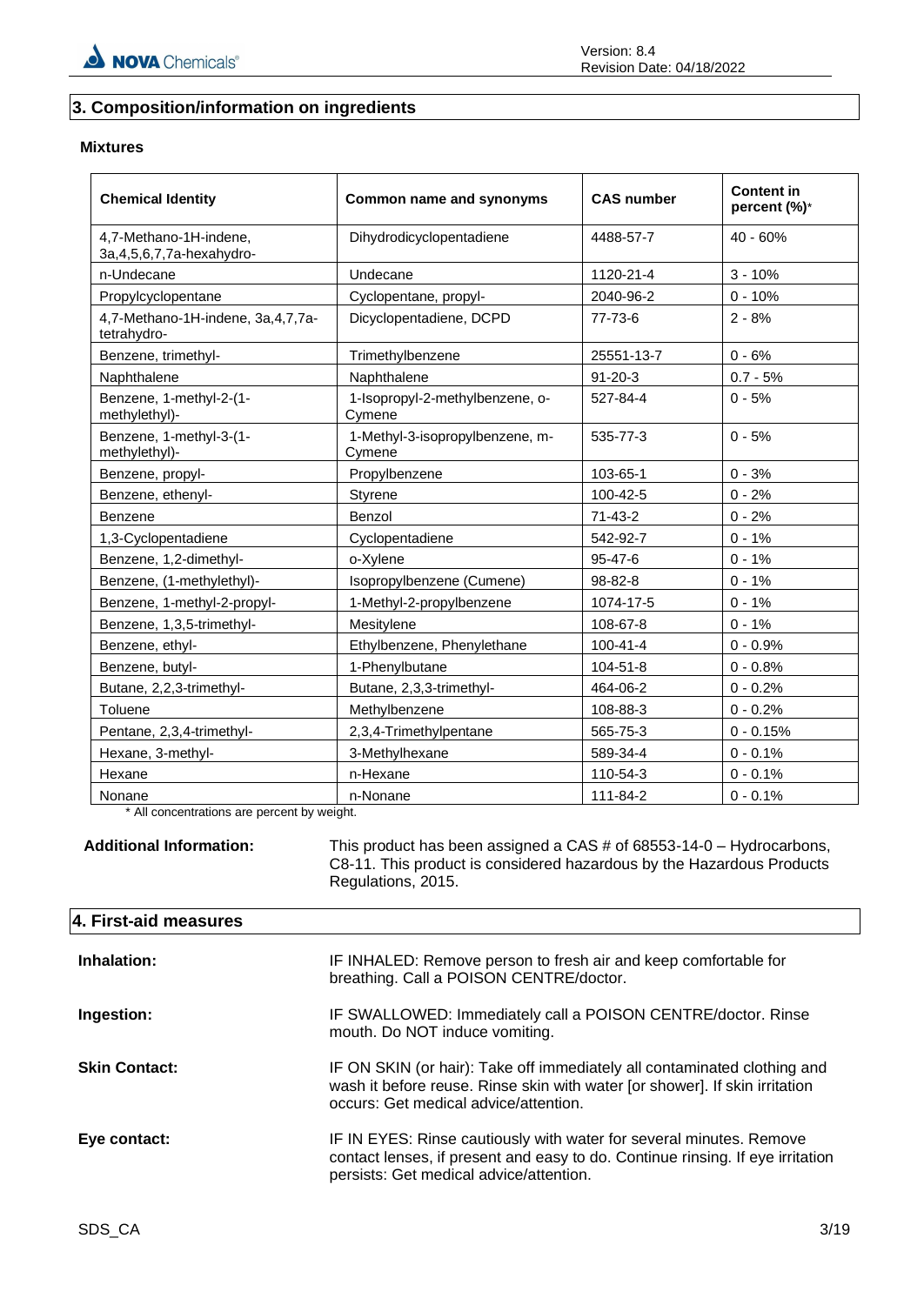#### **Most important symptoms/effects, acute and delayed**

#### **Indication of immediate medical attention and special treatment needed**

| Treatment:<br>airway. | For more detailed medical emergency support information, call 1-800-<br>561-6682 or 1-403-314-8767 (24 hours, NOVA Chemicals Emergency<br>Response). Ensure thorough eye and skin decontamination. Treat<br>unconsciousness, nausea, hypotension, seizures and cardiac<br>arrhythmias in the conventional manner. Aspiration of this product<br>during induced emesis can result in lung injury. If evacuation of<br>stomach contents is considered necessary, use the method least<br>likely to cause aspiration, such as gastric lavage after protecting the |
|-----------------------|----------------------------------------------------------------------------------------------------------------------------------------------------------------------------------------------------------------------------------------------------------------------------------------------------------------------------------------------------------------------------------------------------------------------------------------------------------------------------------------------------------------------------------------------------------------|
|-----------------------|----------------------------------------------------------------------------------------------------------------------------------------------------------------------------------------------------------------------------------------------------------------------------------------------------------------------------------------------------------------------------------------------------------------------------------------------------------------------------------------------------------------------------------------------------------------|

#### **5. Fire-fighting measures**

**General Fire Hazards:** Flammable liquid and vapour. Vapours are heavier than air and may travel to a source of ignition and flash back. If tank, rail car or tank truck is involved in fire, ISOLATE for 800 metres (1/2 mile) in all directions; also, consider initial evacuation for 800 metres (1/2 mile) in all directions. Vapours may form explosive mixture with air. Keep containers away from source of heat or fire. This product may be a static accumulator which can form an ignitable vapour-air mixture in a storage tank.

#### **Suitable (and unsuitable) extinguishing media**

| Suitable extinguishing<br>media: | Use dry chemical, foam, carbon dioxide (CO2), water spray or fog to<br>extinguish. Use water to cool fire-exposed containers and to protect<br>personnel. |
|----------------------------------|-----------------------------------------------------------------------------------------------------------------------------------------------------------|
| Unsuitable extinguishing         | Water spray may be an ineffective extinguishing medium, and may actually                                                                                  |
| media:                           | spread flames.                                                                                                                                            |
| Specific hazards arising from    | Upon combustion, this product emits carbon monoxide, carbon dioxide, low                                                                                  |
| the chemical:                    | molecular weight hydrocarbons.                                                                                                                            |

#### **Special protective equipment and precautions for fire-fighters**

| <b>Special fire-fighting</b><br>procedures:        | Keep upwind. Keep unauthorized personnel away. Move containers from<br>fire area if you can do so without risk. Fight fire from maximum distance or<br>use unmanned holders or monitor nozzles. Immediately withdraw in case of<br>fire and container venting or heat discolouration of a container. Avoid<br>inhaling any smoke and combustion materials. Remove and isolate<br>contaminated clothing and shoes. Cool containers with flooding quantities<br>of water until well after the fire is out. Prevent run-off from fire control or<br>dilution from entering streams, sewers or drinking water supply. Reference<br>Emergency Response Guidebook No. 128 for additional details and<br>instructions. |
|----------------------------------------------------|-----------------------------------------------------------------------------------------------------------------------------------------------------------------------------------------------------------------------------------------------------------------------------------------------------------------------------------------------------------------------------------------------------------------------------------------------------------------------------------------------------------------------------------------------------------------------------------------------------------------------------------------------------------------------------------------------------------------|
| Special protective equipment<br>for fire-fighters: | Firefighters must use standard protective equipment including flame<br>retardant coat, helmet with face shield, gloves, rubber boots, and in<br>enclosed spaces, SCBA.                                                                                                                                                                                                                                                                                                                                                                                                                                                                                                                                          |

#### **6. Accidental release measures**

| <b>Personal precautions,</b>    | Isolate area. Keep unauthorized personnel away. Alert stand-by emergency |
|---------------------------------|--------------------------------------------------------------------------|
| protective equipment and        | and fire-fighting personnel. Monitor surrounding area for buildup of     |
| emergency procedures:           | flammable concentrations in air.                                         |
| <b>Methods and material for</b> | Wear appropriate personal protective equipment. Do not touch or walk     |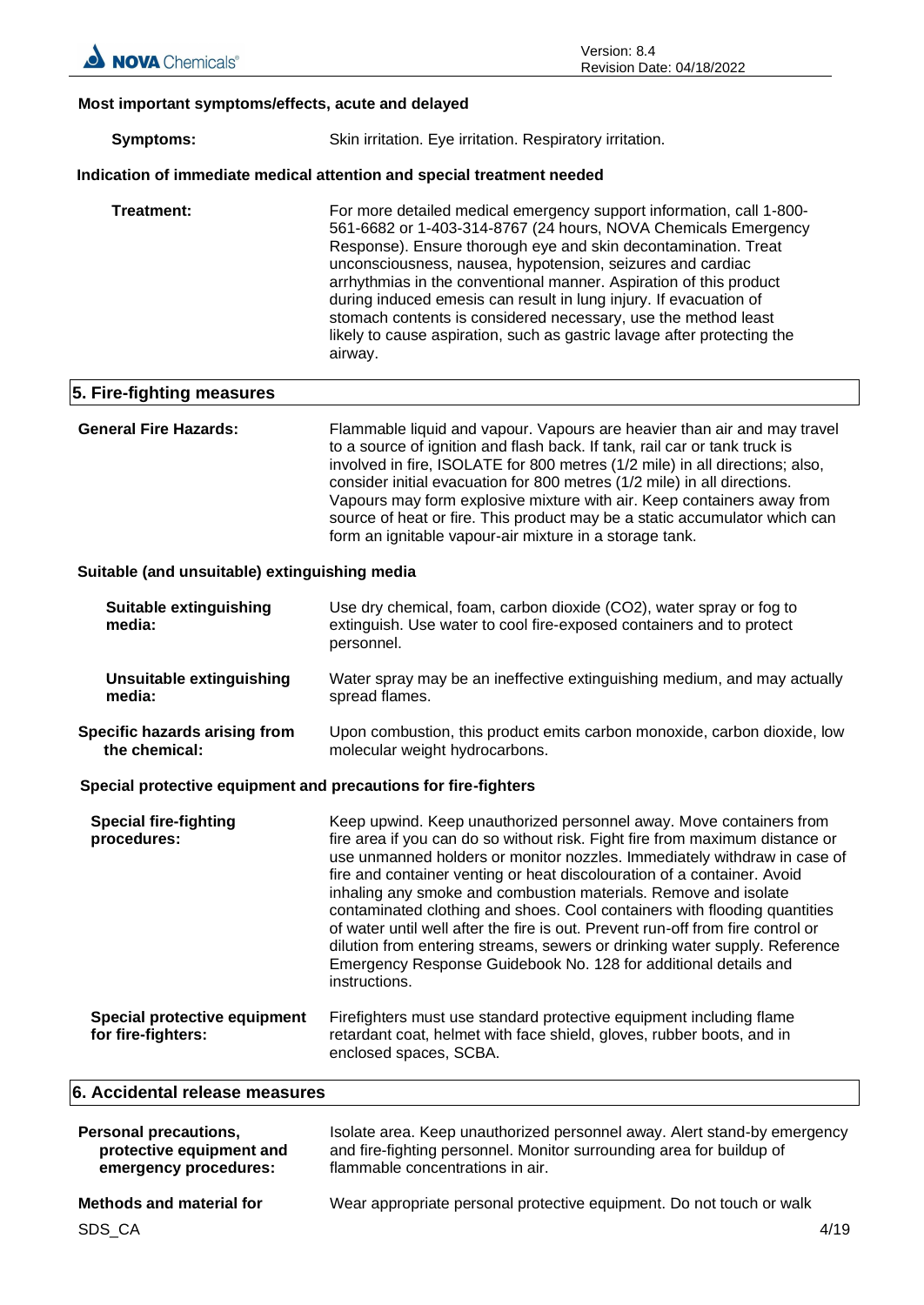| <b>NOVA</b> Chemicals                                                      | Revision Date: 04/18/2022                                                                                                                                                                                                                                                                                                                                                                                                                                                                                                                                                                                                                                                                                                                                                                                                                                                                                                                                                                                                                                                                                                                                                                                                                                                                                                                                                                                                                                                                                        |
|----------------------------------------------------------------------------|------------------------------------------------------------------------------------------------------------------------------------------------------------------------------------------------------------------------------------------------------------------------------------------------------------------------------------------------------------------------------------------------------------------------------------------------------------------------------------------------------------------------------------------------------------------------------------------------------------------------------------------------------------------------------------------------------------------------------------------------------------------------------------------------------------------------------------------------------------------------------------------------------------------------------------------------------------------------------------------------------------------------------------------------------------------------------------------------------------------------------------------------------------------------------------------------------------------------------------------------------------------------------------------------------------------------------------------------------------------------------------------------------------------------------------------------------------------------------------------------------------------|
| containment and cleaning<br>up:                                            | through spilled material. In case of leakage, eliminate all ignition sources.<br>As an immediate precautionary measure, isolate spill or leak area for at<br>least 50 metres (164 feet) in all directions. Keep upwind. Keep out of low<br>areas. Stop leak if safe to do so. Contain discharge by booming on water or<br>diking on ground. Prevent run-off from fire control or dilution from entering<br>streams, sewers or drinking water supply.                                                                                                                                                                                                                                                                                                                                                                                                                                                                                                                                                                                                                                                                                                                                                                                                                                                                                                                                                                                                                                                             |
|                                                                            | Small Spills: Remove liquid material with non-sparking approved pumps,<br>skimmers or vacuum equipment. Absorb with earth, sand or other non-<br>combustible material and transfer to containers for later disposal. Use non-<br>sparking tools.                                                                                                                                                                                                                                                                                                                                                                                                                                                                                                                                                                                                                                                                                                                                                                                                                                                                                                                                                                                                                                                                                                                                                                                                                                                                 |
|                                                                            | Large Spills: Consider downwind evacuation for 300 metres (1000 feet). A<br>vapour-suppressing foam may be used to reduce vapours. Remove pooled<br>liquid material with approved, non-sparking pumps, skimmers or vacuum<br>equipment. Absorb or cover with dry earth, sand or other non-combustible<br>material and transfer to containers. Soil remediation may be required.                                                                                                                                                                                                                                                                                                                                                                                                                                                                                                                                                                                                                                                                                                                                                                                                                                                                                                                                                                                                                                                                                                                                  |
| 7. Handling and storage                                                    |                                                                                                                                                                                                                                                                                                                                                                                                                                                                                                                                                                                                                                                                                                                                                                                                                                                                                                                                                                                                                                                                                                                                                                                                                                                                                                                                                                                                                                                                                                                  |
| Precautions for safe handling:                                             | Obtain special instructions before use. Do not handle until all safety<br>precautions have been read and understood. Keep away from heat, hot<br>surfaces, sparks, open flames and other ignition sources. No smoking.<br>Keep container tightly closed. Ground and bond container and receiving<br>equipment. Use explosion-proof electrical, ventilating and lighting<br>equipment. Use non-sparking tools. Take action to prevent static<br>discharges. These alone may be insufficient to remove static electricity. For<br>additional information on equipment bonding and grounding, refer to the<br>American Petroleum Institute (API) Recommended Practice 2003,<br>"Protection Against Ignitions Arising out of Static, Lightning, and Stray<br>Currents" or National Fire Protection Association (NFPA) 77,<br>"Recommended Practice on Static Electricity". Take special precautions<br>when cold cutting or breaking into lines, or when cleaning and disposing of<br>empty containers. Do not breathe dust or mists. Avoid contact with skin and<br>eyes. Keep away from incompatible materials such as oxidizing agents and<br>acids. Wash face, hands and any exposed skin thoroughly after handling.<br>Do not eat, drink or smoke when using this product. Use only outdoors or in<br>a well-ventilated area. Avoid release to the environment. Wear protective<br>gloves/protective clothing/eye protection/face protection. In case of<br>inadequate ventilation, use respiratory protection. |
| <b>Conditions for safe storage,</b><br>including any<br>incompatibilities: | Storage area should be clearly identified, well-illuminated and clear of<br>obstruction. Store in a well-ventilated place. Keep container tightly closed.<br>Store locked up. Only allow access to authorized persons. Store and<br>handle in properly designed pressure vessels and equipment. Store and<br>use away from heat, sparks, open flame, or any other ignition source. Use<br>non-sparking ventilation systems, approved explosion-proof equipment, and<br>intrinsically safe electrical systems. Have appropriate extinguishing<br>capability in storage area (e.g. sprinkler system, portable fire extinguishers)<br>and flammable gas detectors. Keep absorbents for leaks and spills readily<br>available. Consider use of floating roof or nitrogen blanketed tanks or where<br>venting to atmosphere is permissible, equip storage tank vents with flame<br>arrestors. Inspect vents during winter conditions for vapour ice buildup.<br>Storage tanks should be above ground and diked to hold entire contents.<br>Store away from incompatible materials. Store according to applicable<br>regulations and standards for flammable materials.                                                                                                                                                                                                                                                                                                                                                |

Version: 8.4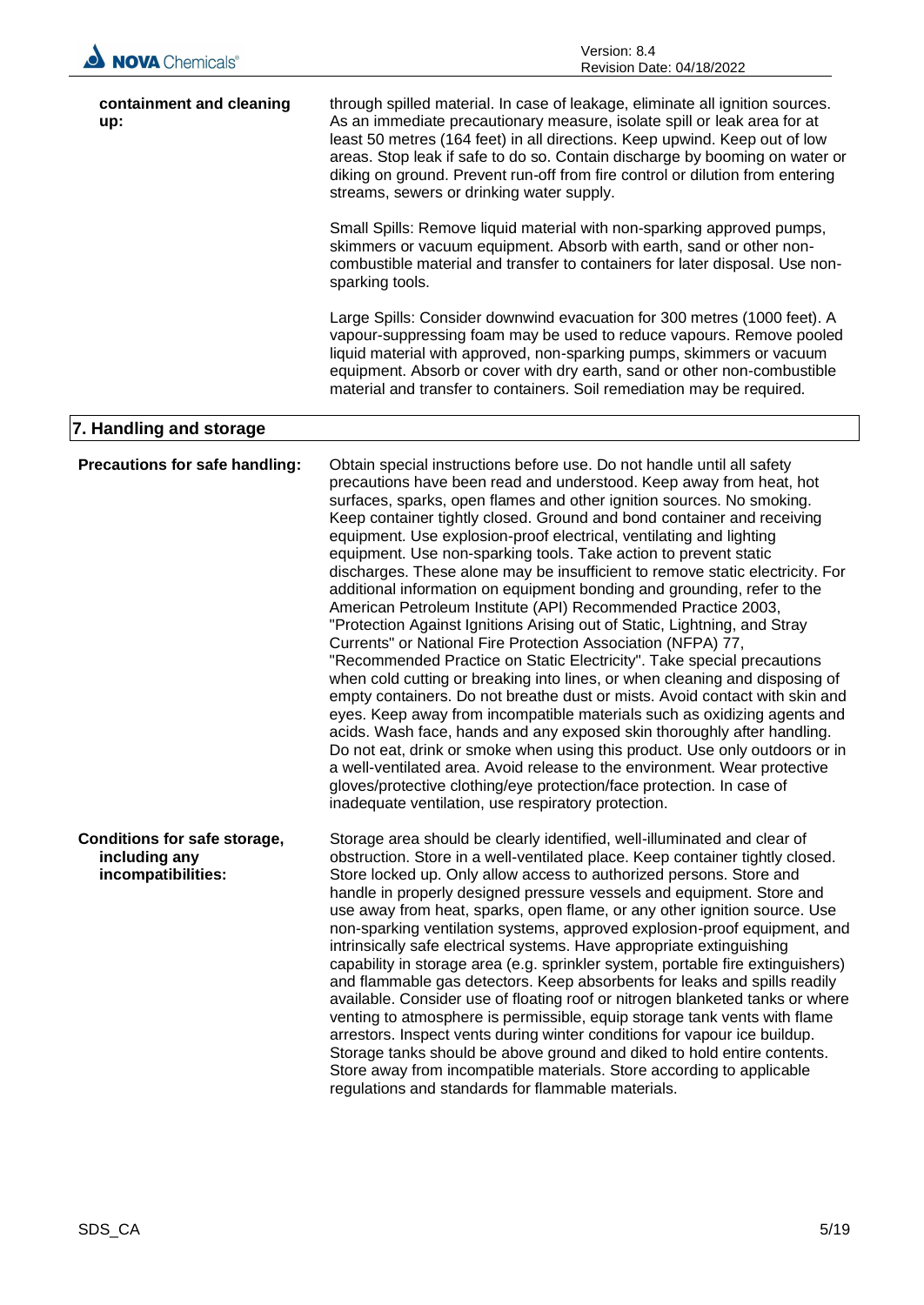# **8. Exposure controls/personal protection**

# **Control Parameters**

# **Occupational Exposure Limits**

| <b>Chemical Identity</b>                            | type        | <b>Exposure Limit Values</b> |           | <b>Source</b>                                                                                                                                                |
|-----------------------------------------------------|-------------|------------------------------|-----------|--------------------------------------------------------------------------------------------------------------------------------------------------------------|
| 4,7-Methano-1H-indene,<br>3a, 4, 7, 7a-tetrahydro-  | <b>TWA</b>  | 5 ppm                        | 27 mg/m3  | Canada. Alberta OELs (Occupational Health &<br>Safety Code, Schedule 1, Table 2), as<br>amended                                                              |
| 4,7-Methano-1H-indene,<br>3a, 4, 7, 7a-tetrahydro-  | <b>TWA</b>  | 5 ppm                        |           | Canada. British Columbia OELs. (Occupational<br>Exposure Limits for Chemical Substances,<br>Occupational Health and Safety Regulation<br>296/97, as amended) |
| 4,7-Methano-1H-indene,<br>3a, 4, 7, 7a-tetrahydro-  | <b>TWA</b>  | 5 ppm                        |           | Canada. Ontario OELs. (Control of Exposure to<br>Biological or Chemical Agents), as amended                                                                  |
| 4,7-Methano-1H-indene,<br>3a, 4, 7, 7a-tetrahydro-  | TWA         | 5 ppm                        | 27 mg/m3  | Canada. Quebec OELs. (Ministry of Labor -<br>Regulation respecting occupational health and<br>safety), as amended                                            |
| 4,7-Methano-1H-indene,<br>3a, 4, 7, 7a-tetrahy dro- | <b>STEL</b> | 1 ppm                        |           | US. ACGIH Threshold Limit Values, as<br>amended                                                                                                              |
|                                                     | <b>TWA</b>  | $0.5$ ppm                    |           | US. ACGIH Threshold Limit Values, as<br>amended                                                                                                              |
| 4,7-Methano-1H-indene,<br>3a, 4, 7, 7a-tetrahydro-  | <b>REL</b>  | 5 ppm                        | 30 mg/m3  | US. NIOSH: Pocket Guide to Chemical<br>Hazards, as amended                                                                                                   |
| Benzene, trimethyl-                                 | TWA         | 25 ppm                       | 123 mg/m3 | Canada. Alberta OELs (Occupational Health &<br>Safety Code, Schedule 1, Table 2), as<br>amended                                                              |
| Benzene, trimethyl-                                 | <b>TWA</b>  | 25 ppm                       |           | Canada. British Columbia OELs. (Occupational<br>Exposure Limits for Chemical Substances,<br>Occupational Health and Safety Regulation<br>296/97, as amended) |
| Benzene, trimethyl-                                 | <b>TWA</b>  | 25 ppm                       |           | Canada. Ontario OELs. (Control of Exposure to<br>Biological or Chemical Agents), as amended                                                                  |
| Benzene, trimethyl-                                 | <b>TWA</b>  | 25 ppm                       |           | Canada. Quebec OELs. (Ministry of Labor -<br>Regulation respecting occupational health and<br>safety), as amended                                            |
| Benzene, trimethyl-                                 | <b>TWA</b>  | 25 ppm                       |           | US. ACGIH Threshold Limit Values, as<br>amended                                                                                                              |
| Benzene, trimethyl-                                 | <b>REL</b>  | 25 ppm                       | 125 mg/m3 | US. NIOSH: Pocket Guide to Chemical<br>Hazards, as amended                                                                                                   |
| Naphthalene                                         | <b>TWA</b>  | 10 ppm                       | 52 mg/m3  | Canada. Alberta OELs (Occupational Health &<br>Safety Code, Schedule 1, Table 2), as<br>amended                                                              |
|                                                     | <b>STEL</b> | 15 ppm                       | 79 mg/m3  | Canada. Alberta OELs (Occupational Health &<br>Safety Code, Schedule 1, Table 2), as<br>amended                                                              |
| Naphthalene                                         | <b>TWA</b>  | 10 ppm                       |           | Canada. British Columbia OELs. (Occupational<br>Exposure Limits for Chemical Substances,<br>Occupational Health and Safety Regulation<br>296/97, as amended) |
| Naphthalene                                         | <b>TWA</b>  | 10 ppm                       |           | Canada. Ontario OELs. (Control of Exposure to<br>Biological or Chemical Agents), as amended                                                                  |
| Naphthalene                                         | <b>TWA</b>  | 10 ppm                       |           | Canada. Quebec OELs. (Ministry of Labor -<br>Regulation respecting occupational health and<br>safety), as amended                                            |
| Naphthalene                                         | <b>TWA</b>  | 10 ppm                       |           | US. ACGIH Threshold Limit Values, as<br>amended                                                                                                              |
| Naphthalene                                         | <b>REL</b>  | 10 ppm                       | 50 mg/m3  | US. NIOSH: Pocket Guide to Chemical<br>Hazards, as amended                                                                                                   |
| Naphthalene                                         | <b>STEL</b> | 15 ppm                       | 75 mg/m3  | US. NIOSH: Pocket Guide to Chemical<br>Hazards, as amended                                                                                                   |
| Naphthalene                                         | <b>IDLH</b> | 250 ppm                      |           | US. NIOSH. Immediately Dangerous to Life or<br>Health (IDLH) Values, as amended                                                                              |
| Benzene, 1-methyl-2-(1-<br>methylethyl)-            | <b>TWA</b>  | 50 ppm                       | 274 mg/m3 | Canada. Ontario OELs. (Control of Exposure to<br>Biological or Chemical Agents), as amended                                                                  |
| Benzene, 1-methyl-3-(1-<br>methylethyl)-            | <b>TWA</b>  | 50 ppm                       | 274 mg/m3 | Canada. Ontario OELs. (Control of Exposure to<br>Biological or Chemical Agents), as amended                                                                  |
| Benzene, ethenyl-                                   | <b>STEL</b> | 40 ppm                       | 170 mg/m3 | Canada. Alberta OELs (Occupational Health &<br>Safety Code, Schedule 1, Table 2), as<br>amended                                                              |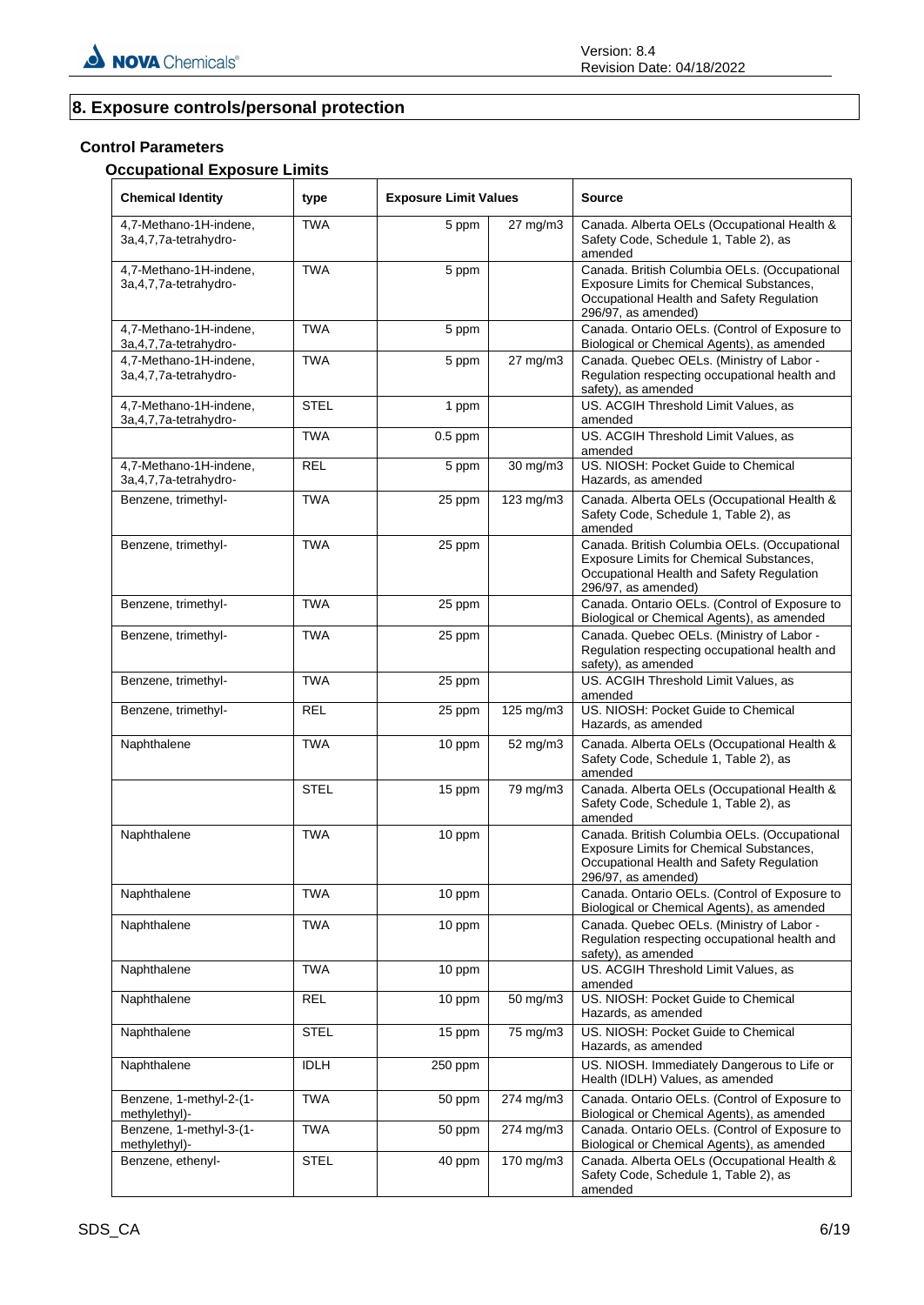

|                     | <b>TWA</b>  | 20 ppm    | 85 mg/m3       | Canada. Alberta OELs (Occupational Health &<br>Safety Code, Schedule 1, Table 2), as<br>amended                                                              |
|---------------------|-------------|-----------|----------------|--------------------------------------------------------------------------------------------------------------------------------------------------------------|
| Benzene, ethenyl-   | <b>TWA</b>  | 35 ppm    |                | Canada. Ontario OELs. (Control of Exposure to<br>Biological or Chemical Agents), as amended                                                                  |
|                     | STEL        | $100$ ppm |                | Canada. Ontario OELs. (Control of Exposure to<br>Biological or Chemical Agents), as amended                                                                  |
| Benzene, ethenyl-   | <b>STEL</b> | 100 ppm   | 426 mg/m3      | Canada. Quebec OELs. (Ministry of Labor -<br>Regulation respecting occupational health and<br>safety), as amended                                            |
|                     | <b>TWA</b>  | 50 ppm    | 213 mg/m3      | Canada. Quebec OELs. (Ministry of Labor -<br>Regulation respecting occupational health and<br>safety), as amended                                            |
| Benzene, ethenyl-   | <b>TWA</b>  | 20 ppm    |                | Canada. British Columbia OELs. (Occupational<br>Exposure Limits for Chemical Substances,<br>Occupational Health and Safety Regulation<br>296/97, as amended) |
|                     | <b>STEL</b> | 40 ppm    |                | Canada. British Columbia OELs. (Occupational<br>Exposure Limits for Chemical Substances,<br>Occupational Health and Safety Regulation<br>296/97, as amended) |
| Benzene, ethenyl-   | <b>REL</b>  | 50 ppm    | 215 mg/m3      | US. NIOSH: Pocket Guide to Chemical<br>Hazards, as amended                                                                                                   |
| Benzene, ethenyl-   | <b>STEL</b> | 100 ppm   | 425 mg/m3      | US. NIOSH: Pocket Guide to Chemical<br>Hazards, as amended                                                                                                   |
| Benzene, ethenyl-   | <b>IDLH</b> | 700 ppm   |                | US. NIOSH. Immediately Dangerous to Life or<br>Health (IDLH) Values, as amended                                                                              |
| Benzene, ethenyl-   | STEL        | 20 ppm    |                | US. ACGIH Threshold Limit Values, as<br>amended                                                                                                              |
|                     | <b>TWA</b>  | 10 ppm    |                | US. ACGIH Threshold Limit Values, as<br>amended                                                                                                              |
| Benzene             | <b>STEL</b> | 2.5 ppm   | $8$ mg/m $3$   | Canada. Alberta OELs (Occupational Health &<br>Safety Code, Schedule 1, Table 2), as<br>amended                                                              |
|                     | <b>TWA</b>  | $0.5$ ppm | $1.6$ mg/m $3$ | Canada. Alberta OELs (Occupational Health &<br>Safety Code, Schedule 1, Table 2), as<br>amended                                                              |
| Benzene             | <b>STEL</b> | $2.5$ ppm |                | Canada. British Columbia OELs. (Occupational<br>Exposure Limits for Chemical Substances,<br>Occupational Health and Safety Regulation<br>296/97, as amended) |
|                     | <b>TWA</b>  | $0.5$ ppm |                | Canada. British Columbia OELs. (Occupational<br>Exposure Limits for Chemical Substances,<br>Occupational Health and Safety Regulation<br>296/97, as amended) |
| Benzene             | <b>STEL</b> | $2.5$ ppm |                | Canada. Ontario OELs. (Control of Exposure to<br>Biological or Chemical Agents), as amended                                                                  |
|                     | <b>TWA</b>  | $0.5$ ppm |                | Canada. Ontario OELs. (Control of Exposure to<br>Biological or Chemical Agents), as amended                                                                  |
| Benzene             | <b>TWA</b>  | 1 ppm     | $3$ mg/m $3$   | Canada. Quebec OELs. (Ministry of Labor -<br>Regulation respecting occupational health and<br>safety), as amended                                            |
|                     | <b>STEL</b> | 5 ppm     | 15.5 mg/m3     | Canada. Quebec OELs. (Ministry of Labor -<br>Regulation respecting occupational health and<br>safety), as amended                                            |
| Benzene             | STEL        | $2.5$ ppm |                | US. ACGIH Threshold Limit Values, as<br>amended                                                                                                              |
|                     | <b>TWA</b>  | $0.5$ ppm |                | US. ACGIH Threshold Limit Values, as<br>amended                                                                                                              |
| Benzene             | <b>REL</b>  | $0.1$ ppm |                | US. NIOSH: Pocket Guide to Chemical<br>Hazards, as amended                                                                                                   |
| Benzene             | <b>STEL</b> | 1 ppm     |                | US. NIOSH: Pocket Guide to Chemical<br>Hazards, as amended                                                                                                   |
| Benzene             | <b>IDLH</b> | 500 ppm   |                | US. NIOSH. Immediately Dangerous to Life or<br>Health (IDLH) Values, as amended                                                                              |
| 1,3-Cyclopentadiene | <b>TWA</b>  | 75 ppm    | 203 mg/m3      | Canada. Alberta OELs (Occupational Health &<br>Safety Code, Schedule 1, Table 2), as<br>amended                                                              |
| 1,3-Cyclopentadiene | <b>TWA</b>  | 75 ppm    |                | Canada. British Columbia OELs. (Occupational<br>Exposure Limits for Chemical Substances,<br>Occupational Health and Safety Regulation<br>296/97, as amended) |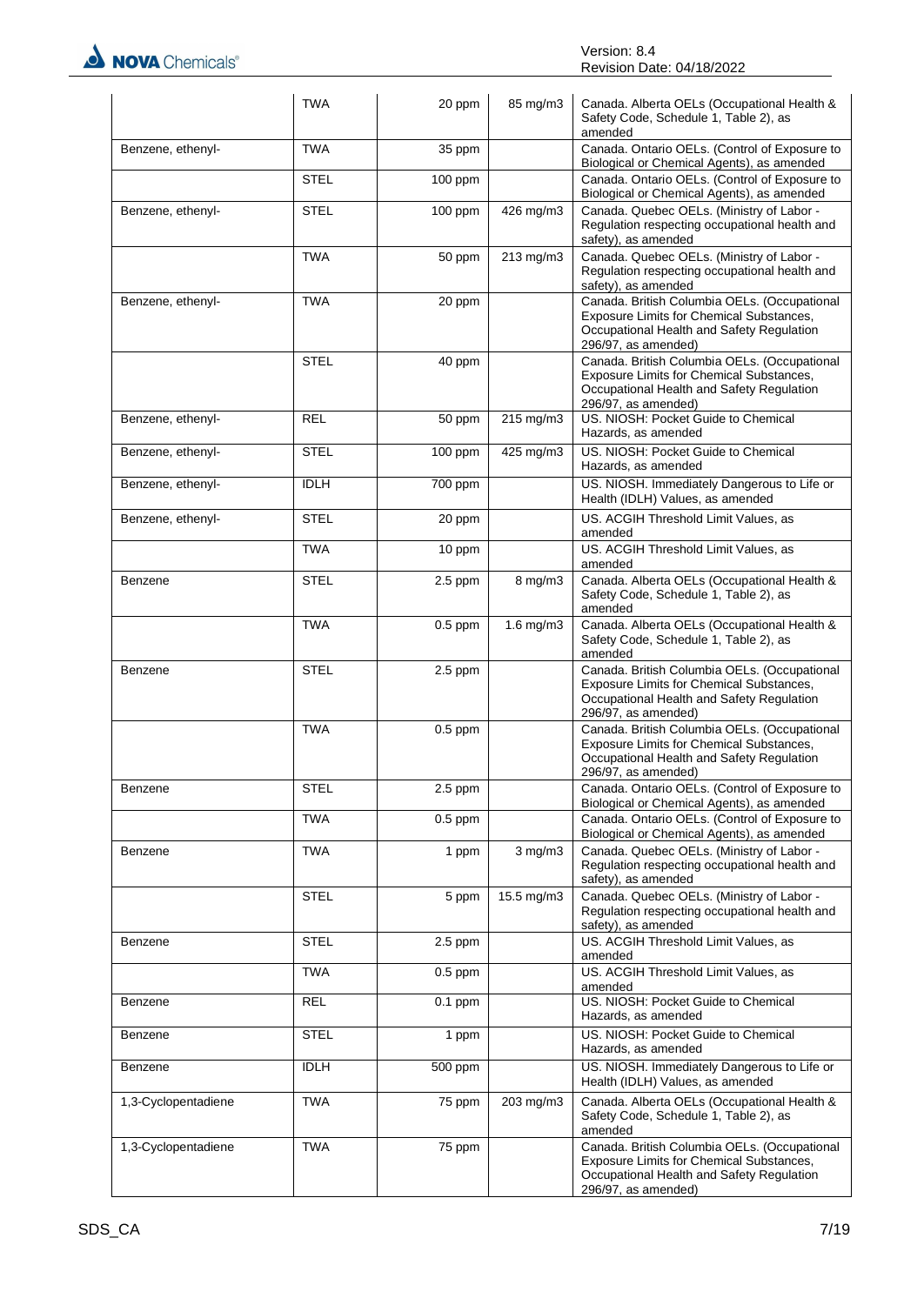| 1,3-Cyclopentadiene       | <b>TWA</b>  | 75 ppm    |                        | Canada. Ontario OELs. (Control of Exposure to<br>Biological or Chemical Agents), as amended                                                                         |
|---------------------------|-------------|-----------|------------------------|---------------------------------------------------------------------------------------------------------------------------------------------------------------------|
| 1,3-Cyclopentadiene       | <b>TWA</b>  | 75 ppm    | 203 mg/m3              | Canada. Quebec OELs. (Ministry of Labor -<br>Regulation respecting occupational health and<br>safety), as amended                                                   |
| 1,3-Cyclopentadiene       | <b>STEL</b> | 1 ppm     |                        | US. ACGIH Threshold Limit Values, as<br>amended                                                                                                                     |
|                           | <b>TWA</b>  | $0.5$ ppm |                        | US. ACGIH Threshold Limit Values, as<br>amended                                                                                                                     |
| 1,3-Cyclopentadiene       | <b>REL</b>  | 75 ppm    | 200 mg/m3              | US. NIOSH: Pocket Guide to Chemical<br>Hazards, as amended                                                                                                          |
| 1,3-Cyclopentadiene       | <b>IDLH</b> | 750 ppm   |                        | US. NIOSH. Immediately Dangerous to Life or<br>Health (IDLH) Values, as amended                                                                                     |
| Benzene, 1,2-dimethyl-    | <b>TWA</b>  | 100 ppm   | 434 mg/m3              | Canada. Alberta OELs (Occupational Health &<br>Safety Code, Schedule 1, Table 2), as<br>amended                                                                     |
|                           | <b>STEL</b> | 150 ppm   | 651 mg/m3              | Canada. Alberta OELs (Occupational Health &<br>Safety Code, Schedule 1, Table 2), as<br>amended                                                                     |
| Benzene, 1,2-dimethyl-    | <b>TWA</b>  | $100$ ppm |                        | Canada. British Columbia OELs. (Occupational<br><b>Exposure Limits for Chemical Substances,</b><br>Occupational Health and Safety Regulation<br>296/97, as amended) |
|                           | <b>STEL</b> | 150 ppm   |                        | Canada. British Columbia OELs. (Occupational<br>Exposure Limits for Chemical Substances,<br>Occupational Health and Safety Regulation<br>296/97, as amended)        |
| Benzene, 1,2-dimethyl-    | <b>TWA</b>  | 100 ppm   |                        | Canada. Ontario OELs. (Control of Exposure to<br>Biological or Chemical Agents), as amended                                                                         |
|                           | <b>STEL</b> | 150 ppm   |                        | Canada. Ontario OELs. (Control of Exposure to<br>Biological or Chemical Agents), as amended                                                                         |
| Benzene, 1,2-dimethyl-    | <b>TWA</b>  | 100 ppm   | 434 mg/m3              | Canada. Quebec OELs. (Ministry of Labor -<br>Regulation respecting occupational health and<br>safety), as amended                                                   |
|                           | <b>STEL</b> | 150 ppm   | 651 mg/m3              | Canada. Quebec OELs. (Ministry of Labor -<br>Regulation respecting occupational health and<br>safety), as amended                                                   |
| Benzene, 1,2-dimethyl-    | <b>STEL</b> | 150 ppm   |                        | US. ACGIH Threshold Limit Values, as<br>amended                                                                                                                     |
|                           | <b>TWA</b>  | 100 ppm   |                        | US. ACGIH Threshold Limit Values, as<br>amended                                                                                                                     |
| Benzene, 1,2-dimethyl-    | <b>REL</b>  | 100 ppm   | 435 mg/m3              | US. NIOSH: Pocket Guide to Chemical<br>Hazards, as amended                                                                                                          |
| Benzene, 1,2-dimethyl-    | <b>STEL</b> | 150 ppm   | 655 mg/m3              | US. NIOSH: Pocket Guide to Chemical<br>Hazards, as amended                                                                                                          |
| Benzene, 1,2-dimethyl-    | <b>IDLH</b> | 900 ppm   |                        | US. NIOSH. Immediately Dangerous to Life or<br>Health (IDLH) Values, as amended                                                                                     |
| Benzene, (1-methylethyl)- | <b>TWA</b>  | 50 ppm    | 246 mg/m3              | Canada. Alberta OELs (Occupational Health &<br>Safety Code, Schedule 1, Table 2), as<br>amended                                                                     |
| Benzene, (1-methylethyl)- | <b>STEL</b> | 75 ppm    |                        | Canada. British Columbia OELs. (Occupational<br>Exposure Limits for Chemical Substances,<br>Occupational Health and Safety Regulation<br>296/97, as amended)        |
|                           | <b>TWA</b>  | 25 ppm    |                        | Canada. British Columbia OELs. (Occupational<br>Exposure Limits for Chemical Substances,<br>Occupational Health and Safety Regulation<br>296/97, as amended)        |
| Benzene, (1-methylethyl)- | <b>TWA</b>  | 50 ppm    |                        | Canada. Ontario OELs. (Control of Exposure to<br>Biological or Chemical Agents), as amended                                                                         |
| Benzene, (1-methylethyl)- | <b>TWA</b>  | 50 ppm    | 246 mg/m3              | Canada. Quebec OELs. (Ministry of Labor -<br>Regulation respecting occupational health and<br>safety), as amended                                                   |
| Benzene, (1-methylethyl)- | <b>REL</b>  | 50 ppm    | $\overline{245}$ mg/m3 | US. NIOSH: Pocket Guide to Chemical<br>Hazards, as amended                                                                                                          |
| Benzene, (1-methylethyl)- | <b>IDLH</b> | 900 ppm   |                        | US. NIOSH. Immediately Dangerous to Life or<br>Health (IDLH) Values, as amended                                                                                     |
| Benzene, (1-methylethyl)- | <b>TWA</b>  | 5 ppm     |                        | US. ACGIH Threshold Limit Values, as<br>amended                                                                                                                     |
| Benzene, 1,3,5-trimethyl- | <b>TWA</b>  | 25 ppm    | 123 mg/m3              | Canada. Alberta OELs (Occupational Health &<br>Safety Code, Schedule 1, Table 2), as<br>amended                                                                     |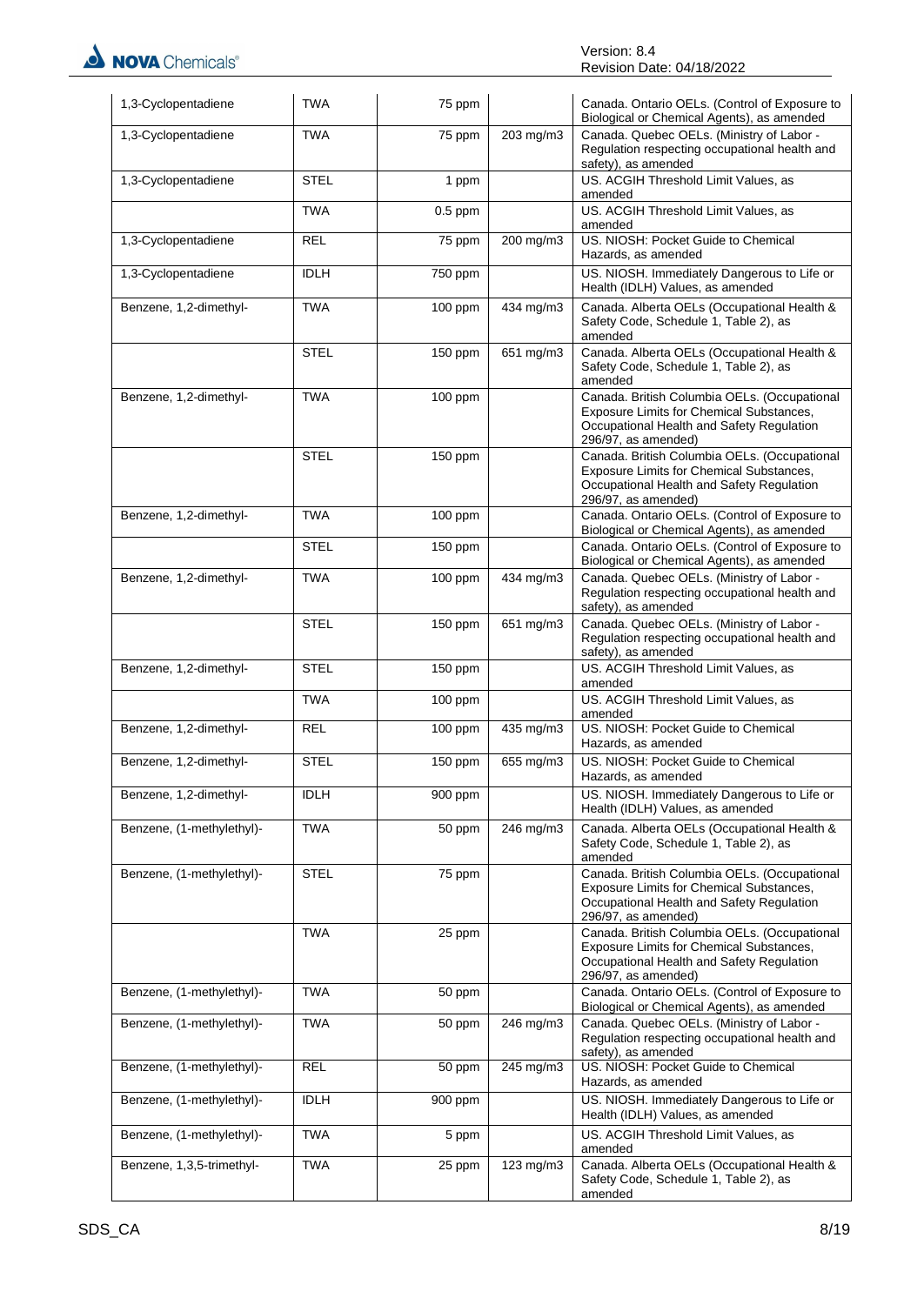| Benzene, 1,3,5-trimethyl- | <b>TWA</b>  | 25 ppm                |              | Canada. British Columbia OELs. (Occupational<br>Exposure Limits for Chemical Substances,<br>Occupational Health and Safety Regulation<br>296/97, as amended) |
|---------------------------|-------------|-----------------------|--------------|--------------------------------------------------------------------------------------------------------------------------------------------------------------|
| Benzene, 1,3,5-trimethyl- | <b>TWA</b>  | 25 ppm                |              | Canada. Ontario OELs. (Control of Exposure to<br>Biological or Chemical Agents), as amended                                                                  |
| Benzene, 1,3,5-trimethyl- | <b>TWA</b>  | 25 ppm                |              | Canada. Quebec OELs. (Ministry of Labor -<br>Regulation respecting occupational health and<br>safety), as amended                                            |
| Benzene, 1,3,5-trimethyl- | <b>TWA</b>  | 25 ppm                |              | US. ACGIH Threshold Limit Values, as<br>amended                                                                                                              |
| Benzene, 1,3,5-trimethyl- | <b>REL</b>  | 25 ppm                | 125 mg/m3    | US. NIOSH: Pocket Guide to Chemical<br>Hazards, as amended                                                                                                   |
| Benzene, ethyl-           | <b>STEL</b> | 125 ppm               | 543 mg/m3    | Canada. Alberta OELs (Occupational Health &<br>Safety Code, Schedule 1, Table 2), as<br>amended                                                              |
|                           | <b>TWA</b>  | 100 ppm               | 434 mg/m3    | Canada. Alberta OELs (Occupational Health &<br>Safety Code, Schedule 1, Table 2), as<br>amended                                                              |
| Benzene, ethyl-           | <b>TWA</b>  | 20 ppm                |              | Canada. British Columbia OELs. (Occupational<br>Exposure Limits for Chemical Substances,<br>Occupational Health and Safety Regulation<br>296/97, as amended) |
| Benzene, ethyl-           | <b>TWA</b>  | 20 ppm                |              | Canada. Ontario OELs. (Control of Exposure to<br>Biological or Chemical Agents), as amended                                                                  |
| Benzene, ethyl-           | <b>TWA</b>  | 20 ppm                |              | Canada. Quebec OELs. (Ministry of Labor -<br>Regulation respecting occupational health and<br>safety), as amended                                            |
| Benzene, ethyl-           | <b>TWA</b>  | 20 ppm                |              | US. ACGIH Threshold Limit Values, as<br>amended                                                                                                              |
| Benzene, ethyl-           | <b>REL</b>  | $100$ ppm             | 435 mg/m3    | US. NIOSH: Pocket Guide to Chemical<br>Hazards, as amended                                                                                                   |
| Benzene, ethyl-           | <b>STEL</b> | $\overline{1}$ 25 ppm | 545 mg/m3    | US. NIOSH: Pocket Guide to Chemical<br>Hazards, as amended                                                                                                   |
| Benzene, ethyl-           | <b>IDLH</b> | $800$ ppm             |              | US. NIOSH. Immediately Dangerous to Life or<br>Health (IDLH) Values, as amended                                                                              |
| Butane, 2,2,3-trimethyl-  | <b>STEL</b> | 500 ppm               | 2,050 mg/m3  | Canada. Alberta OELs (Occupational Health &<br>Safety Code, Schedule 1, Table 2), as<br>amended                                                              |
|                           | <b>TWA</b>  | 400 ppm               | 1,640 mg/m3  | Canada. Alberta OELs (Occupational Health &<br>Safety Code, Schedule 1, Table 2), as<br>amended                                                              |
| Butane, 2,2,3-trimethyl-  | <b>TWA</b>  | 400 ppm               |              | Canada. Ontario OELs. (Control of Exposure to<br>Biological or Chemical Agents), as amended                                                                  |
|                           | <b>STEL</b> | 500 ppm               |              | Canada. Ontario OELs. (Control of Exposure to<br>Biological or Chemical Agents), as amended                                                                  |
| Butane, 2,2,3-trimethyl-  | <b>TWA</b>  | 400 ppm               |              | Canada. British Columbia OELs. (Occupational<br>Exposure Limits for Chemical Substances,<br>Occupational Health and Safety Regulation<br>296/97, as amended) |
|                           | <b>STEL</b> | 500 ppm               |              | Canada. British Columbia OELs. (Occupational<br>Exposure Limits for Chemical Substances,<br>Occupational Health and Safety Regulation<br>296/97, as amended) |
| Butane, 2,2,3-trimethyl-  | <b>STEL</b> | 500 ppm               |              | US. ACGIH Threshold Limit Values, as<br>amended                                                                                                              |
|                           | TWA         | 400 ppm               |              | US. ACGIH Threshold Limit Values, as<br>amended                                                                                                              |
| Toluene                   | <b>TWA</b>  | 50 ppm                | 188 mg/m $3$ | Canada. Alberta OELs (Occupational Health &<br>Safety Code, Schedule 1, Table 2), as<br>amended                                                              |
| Toluene                   | <b>TWA</b>  | 20 ppm                |              | Canada. British Columbia OELs. (Occupational<br>Exposure Limits for Chemical Substances,<br>Occupational Health and Safety Regulation<br>296/97, as amended) |
| Toluene                   | <b>TWA</b>  | 20 ppm                |              | Canada. Ontario OELs. (Control of Exposure to<br>Biological or Chemical Agents), as amended                                                                  |
| Toluene                   | <b>TWA</b>  | 50 ppm                | 188 mg/m3    | Canada. Quebec OELs. (Ministry of Labor -<br>Regulation respecting occupational health and<br>safety), as amended                                            |
| Toluene                   | <b>TWA</b>  | 20 ppm                |              | US. ACGIH Threshold Limit Values, as<br>amended                                                                                                              |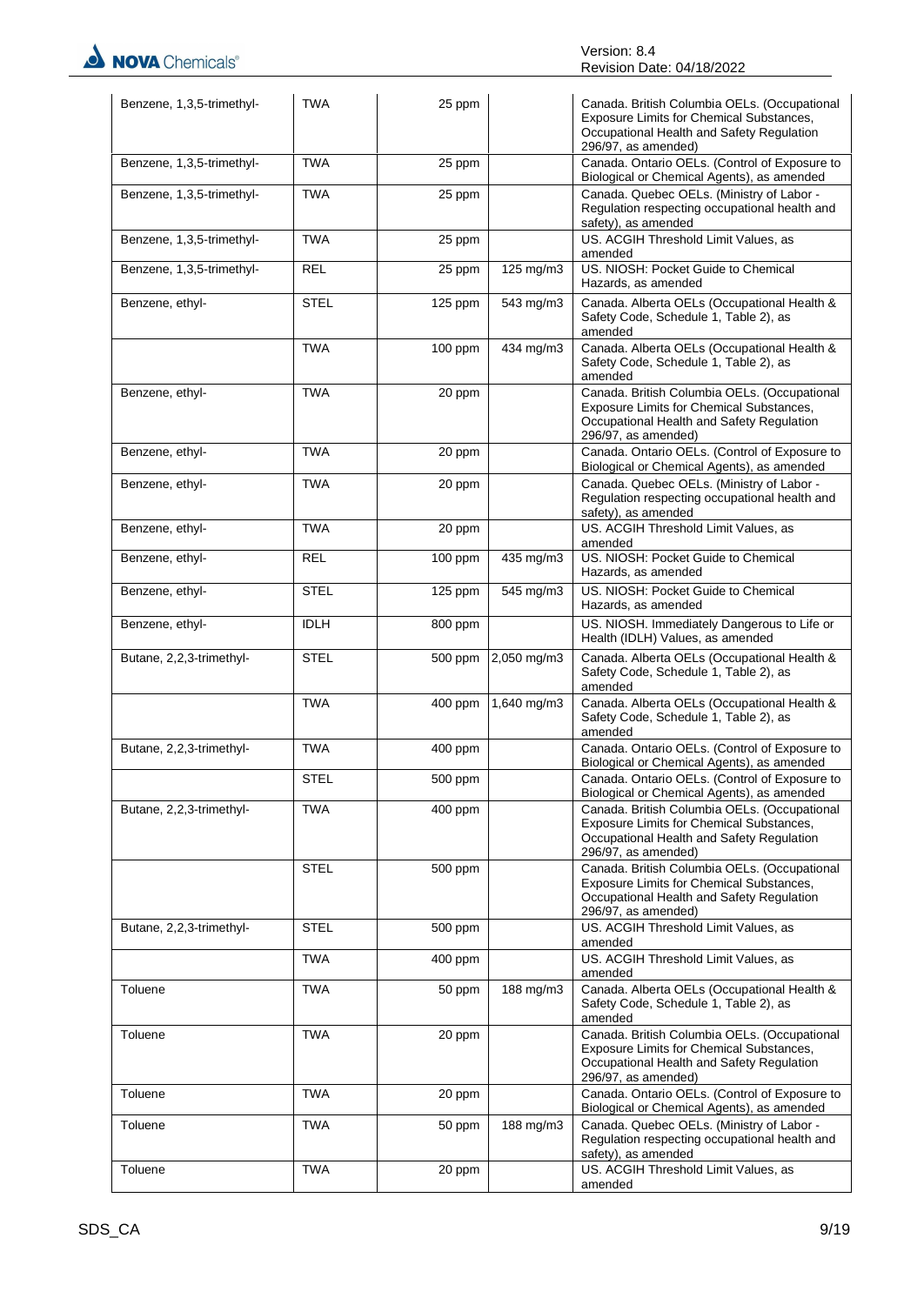| Toluene                   | <b>STEL</b> | 150 ppm              | 560 mg/m3             | US. NIOSH: Pocket Guide to Chemical                                                                                                                          |
|---------------------------|-------------|----------------------|-----------------------|--------------------------------------------------------------------------------------------------------------------------------------------------------------|
| Toluene                   | <b>REL</b>  | 100 ppm              | 375 mg/m3             | Hazards, as amended<br>US. NIOSH: Pocket Guide to Chemical                                                                                                   |
|                           |             |                      |                       | Hazards, as amended                                                                                                                                          |
| Toluene                   | <b>IDLH</b> | $\overline{500}$ ppm |                       | US. NIOSH. Immediately Dangerous to Life or<br>Health (IDLH) Values, as amended                                                                              |
| Pentane, 2,3,4-trimethyl- | <b>TWA</b>  | 300 ppm              | 1,400 mg/m3           | Canada. Alberta OELs (Occupational Health &<br>Safety Code, Schedule 1, Table 2), as<br>amended                                                              |
| Pentane, 2,3,4-trimethyl- | <b>TWA</b>  | 300 ppm              |                       | Canada. British Columbia OELs. (Occupational<br>Exposure Limits for Chemical Substances,<br>Occupational Health and Safety Regulation<br>296/97, as amended) |
| Pentane, 2,3,4-trimethyl- | <b>TWA</b>  | 300 ppm              |                       | Canada. Ontario OELs. (Control of Exposure to<br>Biological or Chemical Agents), as amended                                                                  |
| Pentane, 2,3,4-trimethyl- | <b>TWA</b>  | 300 ppm              |                       | Canada. Quebec OELs. (Ministry of Labor -<br>Regulation respecting occupational health and<br>safety), as amended                                            |
| Pentane, 2,3,4-trimethyl- | Ceil_Time   | 385 ppm              | $1,800$ mg/m3         | US. NIOSH: Pocket Guide to Chemical<br>Hazards, as amended                                                                                                   |
| Pentane, 2,3,4-trimethyl- | <b>REL</b>  | 75 ppm               | 350 mg/m3             | US. NIOSH: Pocket Guide to Chemical<br>Hazards, as amended                                                                                                   |
| Pentane, 2,3,4-trimethyl- | <b>TWA</b>  | 300 ppm              |                       | US. ACGIH Threshold Limit Values, as<br>amended                                                                                                              |
| Pentane, 2,3,4-trimethyl- | <b>IDLH</b> | 1,000 ppm            |                       | US. NIOSH. Immediately Dangerous to Life or<br>Health (IDLH) Values, as amended                                                                              |
| Hexane, 3-methyl-         | <b>STEL</b> | 500 ppm              | 2,050 mg/m3           | Canada. Alberta OELs (Occupational Health &<br>Safety Code, Schedule 1, Table 2), as<br>amended                                                              |
|                           | <b>TWA</b>  | 400 ppm              | 1,640 mg/m3           | Canada. Alberta OELs (Occupational Health &<br>Safety Code, Schedule 1, Table 2), as<br>amended                                                              |
| Hexane, 3-methyl-         | <b>TWA</b>  | 400 ppm              |                       | Canada. Ontario OELs. (Control of Exposure to<br>Biological or Chemical Agents), as amended                                                                  |
|                           | <b>STEL</b> | 500 ppm              |                       | Canada. Ontario OELs. (Control of Exposure to<br>Biological or Chemical Agents), as amended                                                                  |
| Hexane, 3-methyl-         | <b>STEL</b> | 500 ppm              |                       | Canada. British Columbia OELs. (Occupational<br>Exposure Limits for Chemical Substances,<br>Occupational Health and Safety Regulation<br>296/97, as amended) |
| Hexane, 3-methyl-         | <b>STEL</b> | 500 ppm              |                       | Canada. Quebec OELs. (Ministry of Labor -<br>Regulation respecting occupational health and<br>safety), as amended                                            |
|                           | <b>TWA</b>  | 400 ppm              |                       | Canada. British Columbia OELs. (Occupational<br>Exposure Limits for Chemical Substances,<br>Occupational Health and Safety Regulation<br>296/97, as amended) |
|                           | <b>TWA</b>  | 400 ppm              |                       | Canada. Quebec OELs. (Ministry of Labor -<br>Regulation respecting occupational health and<br>safety), as amended                                            |
| Hexane, 3-methyl-         | TWA         | 400 ppm              |                       | US. ACGIH Threshold Limit Values, as<br>amended                                                                                                              |
|                           | <b>STEL</b> | 500 ppm              |                       | US. ACGIH Threshold Limit Values, as<br>amended                                                                                                              |
| Hexane                    | <b>TWA</b>  | 50 ppm               | 176 mg/m3             | Canada. Alberta OELs (Occupational Health &<br>Safety Code, Schedule 1, Table 2), as<br>amended                                                              |
| Hexane                    | TWA         | 20 ppm               |                       | Canada. British Columbia OELs. (Occupational<br>Exposure Limits for Chemical Substances,<br>Occupational Health and Safety Regulation<br>296/97, as amended) |
| Hexane                    | <b>TWA</b>  | 50 ppm               |                       | Canada. Ontario OELs. (Control of Exposure to<br>Biological or Chemical Agents), as amended                                                                  |
| Hexane                    | <b>TWA</b>  | 50 ppm               | 176 mg/m3             | Canada. Quebec OELs. (Ministry of Labor -<br>Regulation respecting occupational health and<br>safety), as amended                                            |
| Hexane                    | <b>TWA</b>  | 50 ppm               |                       | US. ACGIH Threshold Limit Values, as<br>amended                                                                                                              |
| Hexane                    | <b>REL</b>  | 50 ppm               | $\frac{1}{180}$ mg/m3 | US. NIOSH: Pocket Guide to Chemical<br>Hazards, as amended                                                                                                   |
| Hexane                    | <b>IDLH</b> | 1,100 ppm            |                       | US. NIOSH. Immediately Dangerous to Life or<br>Health (IDLH) Values, as amended                                                                              |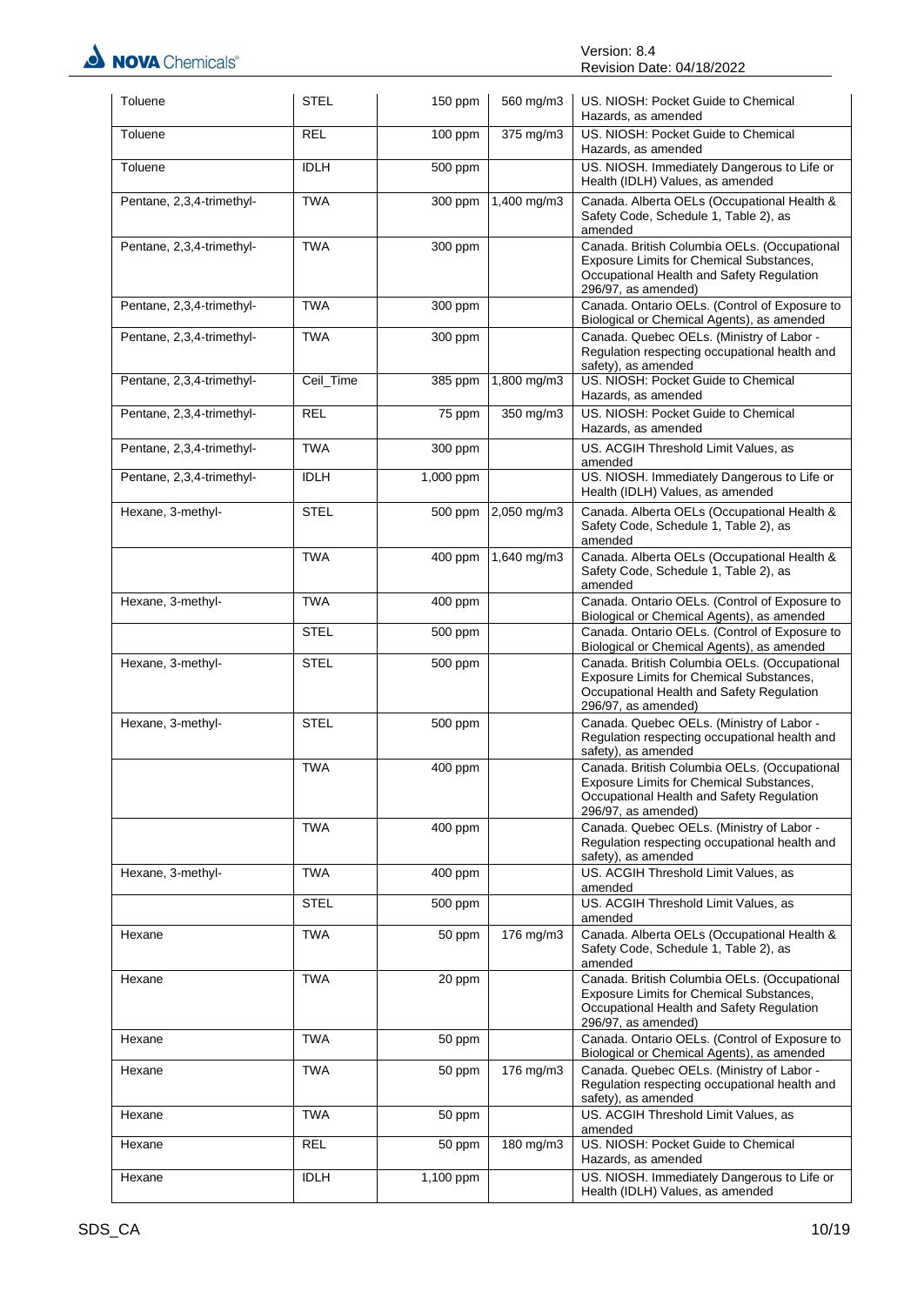

| Nonane | <b>TWA</b> | $200$ ppm | 1,050 mg/m3 | Canada. Alberta OELs (Occupational Health &<br>Safety Code, Schedule 1, Table 2), as<br>amended                                                              |
|--------|------------|-----------|-------------|--------------------------------------------------------------------------------------------------------------------------------------------------------------|
| Nonane | <b>TWA</b> | $200$ ppm | 1,050 mg/m3 | Canada. Quebec OELs. (Ministry of Labor -<br>Regulation respecting occupational health and<br>safety), as amended                                            |
| Nonane | <b>TWA</b> | $200$ ppm |             | Canada. Ontario OELs. (Control of Exposure to<br>Biological or Chemical Agents), as amended                                                                  |
| Nonane | <b>TWA</b> | 200 ppm   |             | Canada. British Columbia OELs. (Occupational<br>Exposure Limits for Chemical Substances,<br>Occupational Health and Safety Regulation<br>296/97, as amended) |
| Nonane | <b>REL</b> | $200$ ppm | 1,050 mg/m3 | US. NIOSH: Pocket Guide to Chemical<br>Hazards, as amended                                                                                                   |
| Nonane | <b>TWA</b> | 200 ppm   |             | US. ACGIH Threshold Limit Values, as<br>amended                                                                                                              |

# **Biological Limit Values**

| <b>Chemical Identity</b>                                                                               | <b>Exposure Limit Values</b>   | Source           |
|--------------------------------------------------------------------------------------------------------|--------------------------------|------------------|
| Benzene, ethenyl- (Mandelic<br>acid plus phenylglyoxylic<br>acid: Sampling time: End of                | 400 mg/g (Creatinine in urine) | <b>ACGIH BEI</b> |
| shift.)                                                                                                |                                |                  |
| Benzene, ethenyl- (styrene:<br>Sampling time: End of shift.)                                           | 40 µg/l (Urine)                | <b>ACGIH BEI</b> |
| Benzene (S-<br>Phenylmercapturic acid:<br>Sampling time: End of shift.)                                | 25 µg/g (Creatinine in urine)  | <b>ACGIH BEI</b> |
| Benzene (t,t-Muconic acid:<br>Sampling time: End of shift.)                                            | 500 µq/q (Creatinine in urine) | <b>ACGIH BEI</b> |
| Benzene, 1,2-dimethyl-<br>(Methylhippuric acids:<br>Sampling time: End of shift.)                      | 1.5 g/g (Creatinine in urine)  | <b>ACGIH BEI</b> |
| Benzene, ethyl- (Sum of<br>mandelic acid and<br>phenylglyoxylic acid:<br>Sampling time: End of shift.) | 0.15 g/g (Creatinine in urine) | <b>ACGIH BEI</b> |
| Toluene (toluene: Sampling<br>time: Prior to last shift of work<br>week.)                              | $0.02$ mg/l (Blood)            | <b>ACGIH BEI</b> |
| Toluene (o-Cresol, with<br>hydrolysis: Sampling time:<br>End of shift.)                                | 0.3 mg/g (Creatinine in urine) | <b>ACGIH BEI</b> |
| Toluene (toluene: Sampling<br>time: End of shift.)                                                     | $0.03$ mg/l (Urine)            | <b>ACGIH BEI</b> |
| Hexane (2,5-Hexanedion,<br>without hydrolysis: Sampling<br>time: End of shift.)                        | $0.5$ mg/l (Urine)             | <b>ACGIH BEI</b> |

# **Exposure guidelines**

| <b>Chemical Identity</b>                 | <b>Notations</b>                  | <b>Source</b>                                                                                                                                                |
|------------------------------------------|-----------------------------------|--------------------------------------------------------------------------------------------------------------------------------------------------------------|
| Naphthalene                              | Can be absorbed through the skin. | Canada. Alberta OELs (Occupational Health &<br>Safety Code, Schedule 1, Table 2), as<br>amended                                                              |
|                                          | Can be absorbed through the skin. | Canada. British Columbia OELs. (Occupational<br>Exposure Limits for Chemical Substances,<br>Occupational Health and Safety Regulation<br>296/97, as amended) |
|                                          | Can be absorbed through the skin. | Canada. Ontario OELs. (Control of Exposure to<br>Biological or Chemical Agents), as amended                                                                  |
|                                          | Can be absorbed through the skin. | Canada. Quebec OELs. (Ministry of Labor -<br>Regulation respecting occupational health and<br>safety), as amended                                            |
| Benzene, 1-methyl-2-(1-<br>methylethyl)- | Can be absorbed through the skin. | Canada. Ontario OELs. (Control of Exposure to<br>Biological or Chemical Agents), as amended                                                                  |
| Benzene, 1-methyl-3-(1-<br>methylethyl)- | Can be absorbed through the skin. | Canada. Ontario OELs. (Control of Exposure to<br>Biological or Chemical Agents), as amended                                                                  |
| Benzene, ethenyl-                        | Can be absorbed through the skin. | Canada. Quebec OELs. (Ministry of Labor -<br>Regulation respecting occupational health and<br>safety), as amended                                            |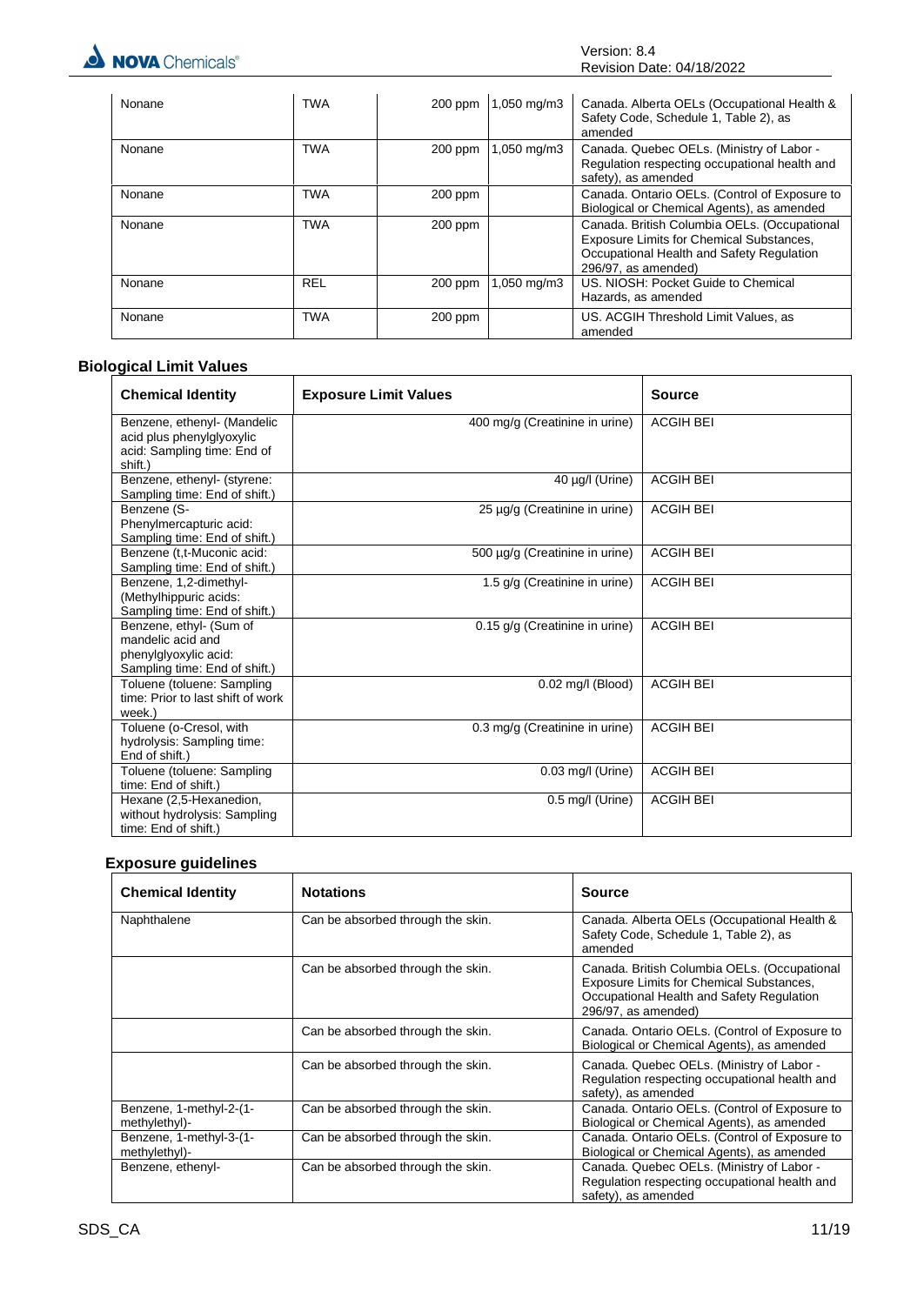

| Benzene | Can be absorbed through the skin. | Canada. Alberta OELs (Occupational Health &<br>Safety Code, Schedule 1, Table 2), as<br>amended                                                              |
|---------|-----------------------------------|--------------------------------------------------------------------------------------------------------------------------------------------------------------|
|         | Can be absorbed through the skin. | Canada. British Columbia OELs. (Occupational<br>Exposure Limits for Chemical Substances,<br>Occupational Health and Safety Regulation<br>296/97, as amended) |
|         | Can be absorbed through the skin. | Canada. Ontario OELs. (Control of Exposure to<br>Biological or Chemical Agents), as amended                                                                  |
| Toluene | Can be absorbed through the skin. | Canada. Alberta OELs (Occupational Health &<br>Safety Code, Schedule 1, Table 2), as<br>amended                                                              |
|         | Can be absorbed through the skin. | Canada. Quebec OELs. (Ministry of Labor -<br>Regulation respecting occupational health and<br>safety), as amended                                            |
| Hexane  | Can be absorbed through the skin. | Canada. Alberta OELs (Occupational Health &<br>Safety Code, Schedule 1, Table 2), as<br>amended                                                              |
|         | Can be absorbed through the skin. | Canada. British Columbia OELs. (Occupational<br>Exposure Limits for Chemical Substances,<br>Occupational Health and Safety Regulation<br>296/97, as amended) |
|         | Can be absorbed through the skin. | Canada. Ontario OELs. (Control of Exposure to<br>Biological or Chemical Agents), as amended                                                                  |
|         | Can be absorbed through the skin. | Canada. Quebec OELs. (Ministry of Labor -<br>Regulation respecting occupational health and<br>safety), as amended                                            |

**Appropriate Engineering Controls** Engineering methods to reduce hazardous exposure are preferred controls. Methods include mechanical ventilation (dilution and local exhaust) process or personal enclosure, remote and automated operation, control of process conditions, leak detection and repair systems, and other process modifications. Ensure all exhaust ventilation systems are discharged to outdoors, away from air intakes and ignition sources. Supply sufficient replacement air to make up for air removed by exhaust systems. Administrative (procedure) controls and use of personal protective equipment may also be required.

#### **Individual protection measures, such as personal protective equipment**

| <b>General information:</b>                       | Personal protective equipment (PPE) should not be considered a long-term<br>solution to exposure control. Employer programs to properly select, fit,<br>maintain and train employees to use equipment must accompany PPE.<br>Consult a competent industrial hygiene resource, the PPE manufacturer's<br>recommendation, and/or applicable regulations to determine hazard<br>potential and ensure adequate protection.                                                                                                                                                                                            |
|---------------------------------------------------|-------------------------------------------------------------------------------------------------------------------------------------------------------------------------------------------------------------------------------------------------------------------------------------------------------------------------------------------------------------------------------------------------------------------------------------------------------------------------------------------------------------------------------------------------------------------------------------------------------------------|
| <b>Eye/face protection:</b>                       | Safety glasses. Chemical goggles are recommended if splashing is<br>possible or to prevent eye irritation from vapours.                                                                                                                                                                                                                                                                                                                                                                                                                                                                                           |
| <b>Skin Protection</b><br><b>Hand Protection:</b> | Chemical resistant gloves.                                                                                                                                                                                                                                                                                                                                                                                                                                                                                                                                                                                        |
| <b>Skin and Body</b><br><b>Protection:</b>        | Wear appropriate clothing to prevent any possibility of skin contact. Wear<br>work clothes with long sleeves and pants. If splashing or contact with liquid<br>material is possible, consider the need for an impervious overcoat. Fire<br>resistant (i.e., Nomex) or natural fibre clothing (i.e., cotton or wool) is<br>recommended. Synthetic clothing can generate static electricity and is not<br>recommended where a flammable vapour release may occur. Wear<br>chemical-resistant safety footwear with good traction to prevent slipping.<br>Static Dissipative (SD) rated footwear is also recommended. |
| <b>Respiratory Protection:</b>                    | Appropriate NIOSH approved air-purifying respirator that meets the<br>requirements of CSA Standard CAN/CSA-Z94.4, or self-contained<br>breathing apparatus should be used. Air supplied breathing apparatus must<br>be used when oxygen concentrations are low or if airborne concentrations                                                                                                                                                                                                                                                                                                                      |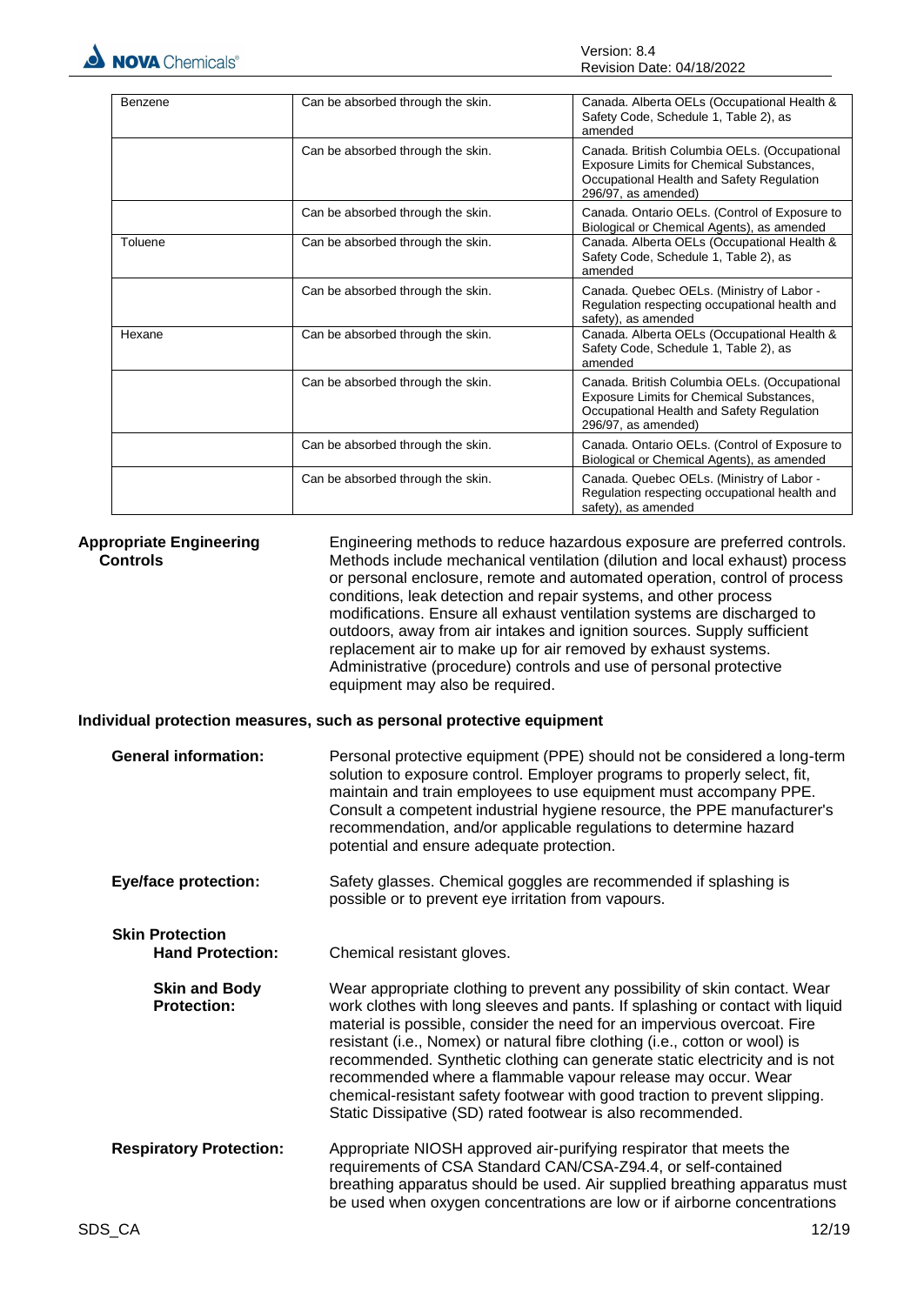

exceed the limits of the air-purifying respirators.

**Hygiene measures:** Use effective control measures and PPE to maintain worker exposure to concentrations that are below these limits. Ensure that eyewash stations and safety showers are in close proximity to work locations.

### **9. Physical and chemical properties**

| Appearance                                            |                                                               |  |
|-------------------------------------------------------|---------------------------------------------------------------|--|
| <b>Physical state:</b>                                | liquid                                                        |  |
| Form:                                                 | liquid                                                        |  |
| Colour:                                               | Amber                                                         |  |
| Odour:                                                | Aromatic                                                      |  |
| <b>Odour Threshold:</b>                               | No data available.                                            |  |
| pH:                                                   | not applicable                                                |  |
| <b>Melting point/freezing point:</b>                  | $<$ -60 °C (< -76 °F)                                         |  |
| Initial boiling point and boiling range:              | 75 - 225 °C (167 - 437 °F)                                    |  |
| <b>Flash Point:</b>                                   | 39 - 57 °C (102 - 135 °F)                                     |  |
| <b>Evaporation rate:</b>                              | No data available.                                            |  |
| Flammability (solid, gas):                            | not applicable                                                |  |
| Upper/lower limit on flammability or explosive limits |                                                               |  |
| Flammability limit - upper (%):                       | 7 - 12 %(V) (estimated)                                       |  |
| Flammability limit - lower(%):                        | 1 %(V) (estimated)                                            |  |
| Vapour pressure:                                      | 0.4 - 10.0 kPa (37.8 °C (100.0 °F)) (Reid Vapour<br>Pressure) |  |
| Vapour density:                                       | $3.5$ (Air=1)                                                 |  |
| Density:                                              | 900 - 980 kg/m3                                               |  |
| <b>Relative density:</b>                              | $0.90 - 0.98$ (Water=1)                                       |  |
| Solubility(ies)                                       |                                                               |  |
| <b>Solubility in water:</b>                           | negligible solubility                                         |  |
| Solubility (other):                                   | No data available.                                            |  |
| Partition coefficient (n-octanol/water):              | No data available.                                            |  |
| <b>Auto-ignition temperature:</b>                     | 425 °C (797 °F)                                               |  |
| <b>Decomposition temperature:</b>                     | No data available.                                            |  |
| <b>Viscosity:</b>                                     | 2.5 - 3 mm2/s (40 °C (104 °F)), estimated                     |  |
|                                                       |                                                               |  |

# **10. Stability and reactivity**

| <b>Reactivity:</b>                                   | Contact with incompatible materials. Sources of ignition. Exposure to heat.                                                                                                                                                                   |
|------------------------------------------------------|-----------------------------------------------------------------------------------------------------------------------------------------------------------------------------------------------------------------------------------------------|
| <b>Chemical Stability:</b>                           | Stable under normal storage conditions. Some components of the product<br>become unstable at elevated temperatures and pressures. Antioxidant No.<br>22 is added to reduce 'gum' formation. Product is not sensitive to<br>mechanical impact. |
| <b>Possibility of Hazardous</b><br><b>Reactions:</b> | No data available.                                                                                                                                                                                                                            |
| <b>Conditions to Avoid:</b>                          | Contact with incompatible materials. Sources of ignition. Exposure to heat.                                                                                                                                                                   |
| <b>Incompatible Materials:</b>                       | Oxidizing agents, acids.                                                                                                                                                                                                                      |
| <b>Hazardous Decomposition</b><br><b>Products:</b>   | Upon decomposition, this product emits carbon monoxide, carbon dioxide,<br>low molecular weight hydrocarbons.                                                                                                                                 |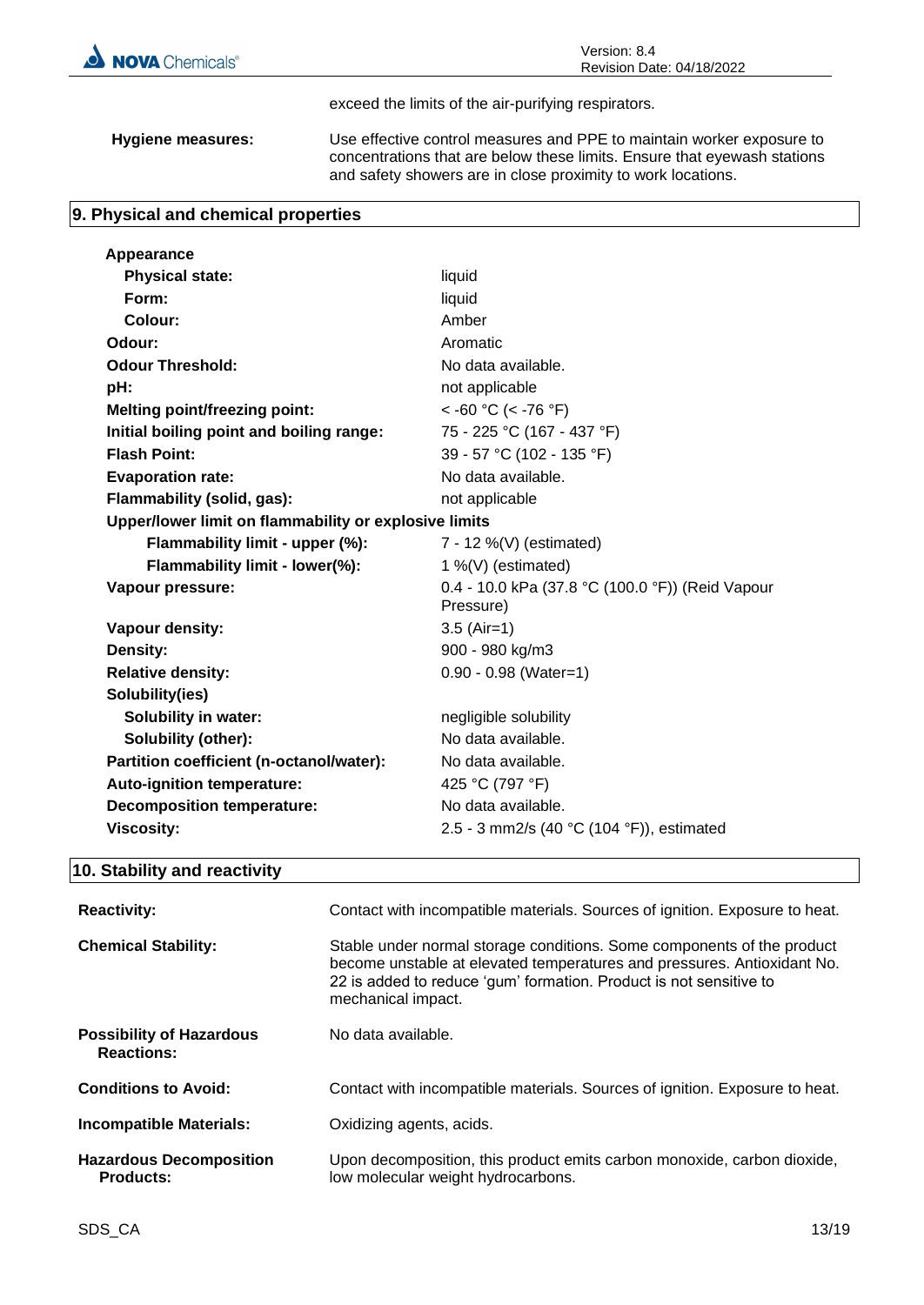# **11. Toxicological information**

| Information on likely routes of exposure                                      |                                                                                                                                                                                                                                                               |
|-------------------------------------------------------------------------------|---------------------------------------------------------------------------------------------------------------------------------------------------------------------------------------------------------------------------------------------------------------|
| Inhalation:                                                                   | Toxic if inhaled. Excessive inhalation may result in heartbeat irregularities,<br>blood disorders and possibly cancer. Minute amounts aspirated into the<br>lungs during ingestion or vomiting may cause severe pulmonary injury.                             |
| Ingestion:                                                                    | Harmful if swallowed. Minute amounts aspirated into the lungs during<br>ingestion or vomiting may cause severe pulmonary injury. Ingestion of this<br>product may result in vomiting, nausea and abdominal pain. Ingestion may<br>also cause blood disorders. |
| <b>Skin Contact:</b>                                                          | Causes skin irritation.                                                                                                                                                                                                                                       |
| Eye contact:                                                                  | Causes serious eye irritation.                                                                                                                                                                                                                                |
|                                                                               | Symptoms related to the physical, chemical and toxicological characteristics                                                                                                                                                                                  |
| Inhalation:                                                                   | Heartbeat irregularities, blood disorders, cancer, respiratory irritation.                                                                                                                                                                                    |
| Ingestion:                                                                    | Vomiting, nausea and abdominal pain.                                                                                                                                                                                                                          |
| <b>Skin Contact:</b>                                                          | Skin irritation.                                                                                                                                                                                                                                              |
| Eye contact:                                                                  | Eye irritation.                                                                                                                                                                                                                                               |
| Information on toxicological effects                                          |                                                                                                                                                                                                                                                               |
| Acute toxicity (list all possible routes of exposure)                         |                                                                                                                                                                                                                                                               |
| Oral<br><b>Product:</b>                                                       | ATEmix: 592.22 mg/kg                                                                                                                                                                                                                                          |
| <b>Dermal</b><br><b>Product:</b>                                              | Not classified for acute toxicity based on available data.                                                                                                                                                                                                    |
| <b>Inhalation</b><br><b>Product:</b>                                          | ATEmix: 5.48 mg/l Vapour                                                                                                                                                                                                                                      |
| <b>Repeated dose toxicity</b><br><b>Product:</b>                              | No data available.                                                                                                                                                                                                                                            |
| <b>Components:</b><br>Benzene                                                 | LOAEL (Rat, Oral): 25 mg/kg (Target Organ(s): Blood)<br>LOAEL (Rat, Inhalation - vapour): 0.958 mg/l (Target Organ(s): Blood)<br>LOAEL (Human, Inhalation - vapour): 0.0018 mg/l (Target Organ(s): Blood)                                                     |
| <b>Skin Corrosion/Irritation</b><br>Product:                                  | Causes skin irritation.                                                                                                                                                                                                                                       |
| <b>Serious Eye Damage/Eye Irritation</b><br><b>Product:</b>                   | Causes serious eye irritation.                                                                                                                                                                                                                                |
| <b>Respiratory or Skin Sensitization</b><br><b>Product:</b>                   | No data available.                                                                                                                                                                                                                                            |
| <b>Components:</b><br>4,7-Methano-1H-<br>indene, 3a, 4, 7, 7a-<br>tetrahydro- | Skin sensitization, Draize (Guinea Pig): Not a skin sensitizer.                                                                                                                                                                                               |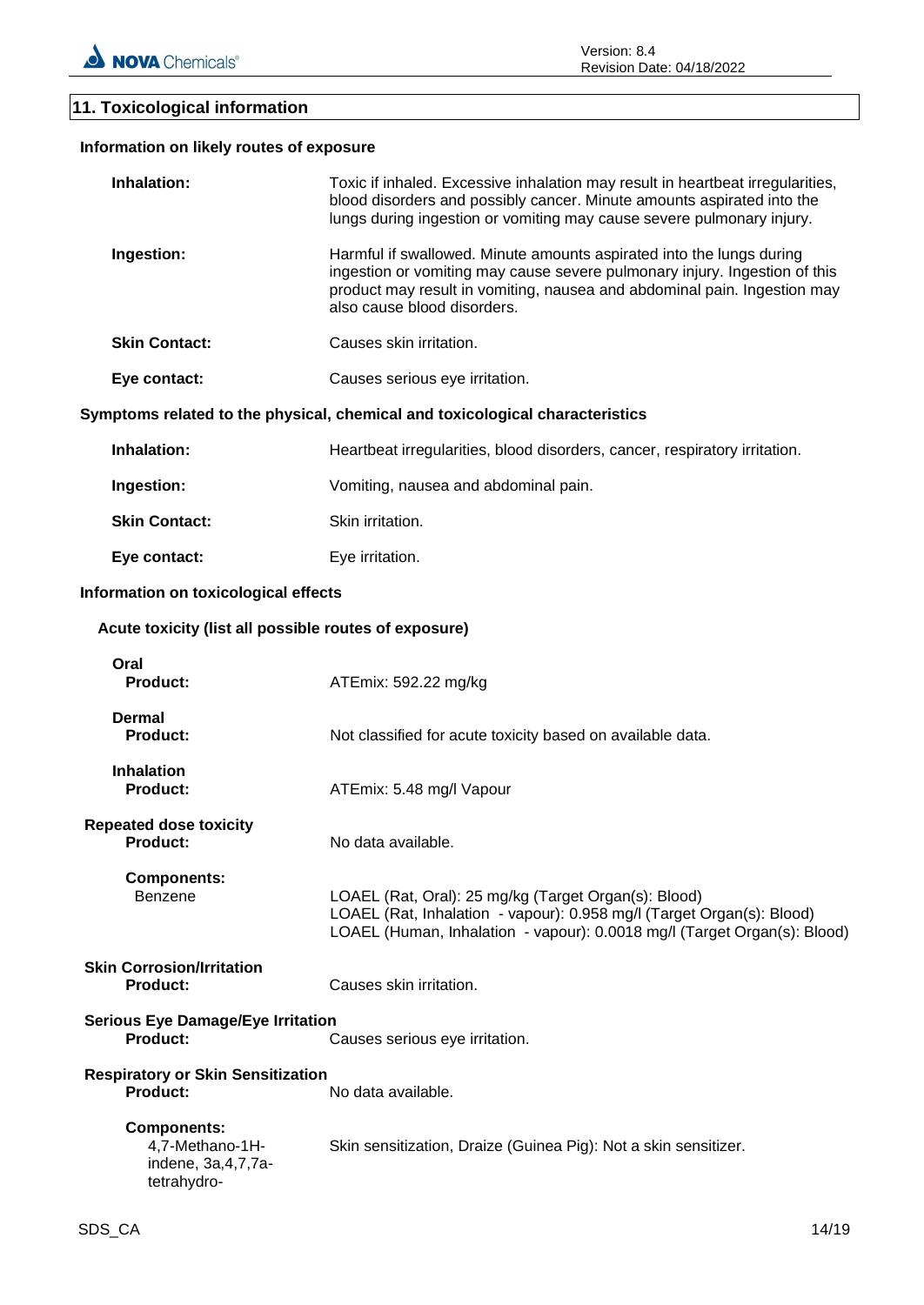

| Carcinogenicity<br>Product:                                                                                                              | May cause cancer.                                                                                                                                                                                                                                                                                                                                                    |
|------------------------------------------------------------------------------------------------------------------------------------------|----------------------------------------------------------------------------------------------------------------------------------------------------------------------------------------------------------------------------------------------------------------------------------------------------------------------------------------------------------------------|
| Naphthalene<br>Benzene, ethenyl-<br>Benzene<br>Benzene, (1-methylethyl)-<br>Benzene, ethyl-                                              | IARC Monographs on the Evaluation of Carcinogenic Risks to Humans:<br>Overall evaluation: 2B. Possibly carcinogenic to humans.<br>Overall evaluation: 2A. Probably carcinogenic to humans.<br>Overall evaluation: 1. Carcinogenic to humans.<br>Overall evaluation: 2B. Possibly carcinogenic to humans.<br>Overall evaluation: 2B. Possibly carcinogenic to humans. |
| US. National Toxicology Program (NTP) Report on Carcinogens:<br>Naphthalene<br>Benzene, ethenyl-<br>Benzene<br>Benzene, (1-methylethyl)- | Reasonably Anticipated to be a Human Carcinogen.<br>Reasonably Anticipated to be a Human Carcinogen.<br>Known To Be Human Carcinogen.<br>Reasonably Anticipated to be a Human Carcinogen.                                                                                                                                                                            |
| <b>ACGIH Carcinogen List:</b><br>Naphthalene<br>Benzene, ethenyl-<br>Benzene<br>Benzene, (1-methylethyl)-<br>Benzene, ethyl-             | Group A3: Confirmed animal carcinogen with unknown relevance to humans.<br>Group A3: Confirmed animal carcinogen with unknown relevance to humans.<br>Group A1: Confirmed human carcinogen.<br>Group A3: Confirmed animal carcinogen with unknown relevance to humans.<br>Group A3: Confirmed animal carcinogen with unknown relevance to humans.                    |
| <b>Germ Cell Mutagenicity</b>                                                                                                            |                                                                                                                                                                                                                                                                                                                                                                      |
| In vitro<br><b>Product:</b>                                                                                                              | May cause genetic defects.                                                                                                                                                                                                                                                                                                                                           |
| In vivo<br><b>Product:</b>                                                                                                               | May cause genetic defects.                                                                                                                                                                                                                                                                                                                                           |
| <b>Reproductive toxicity</b><br><b>Product:</b>                                                                                          | Suspected of damaging fertility or the unborn child.                                                                                                                                                                                                                                                                                                                 |

- 
- **Specific Target Organ Toxicity - Single Exposure** May cause respiratory irritation.
- **Specific Target Organ Toxicity - Repeated Exposure**

| <b>Product:</b>                      | Auditory system, Blood - Causes damage to organs through prolonged or<br>repeated exposure. |
|--------------------------------------|---------------------------------------------------------------------------------------------|
| Aspiration Hazard<br><b>Product:</b> | May be fatal if swallowed and enters airways.                                               |
| <b>Other effects:</b>                | Xylene is a developmental toxicant in Canada.                                               |

# **12. Ecological information**

# **Ecotoxicity:**

# **Acute hazards to the aquatic environment:**

| Fish<br>Product:                              | Very toxic to aquatic life. |
|-----------------------------------------------|-----------------------------|
| <b>Aquatic Invertebrates</b><br>Product:      | Very toxic to aquatic life. |
| <b>Toxicity to aquatic plants</b><br>Product: | Very toxic to aquatic life. |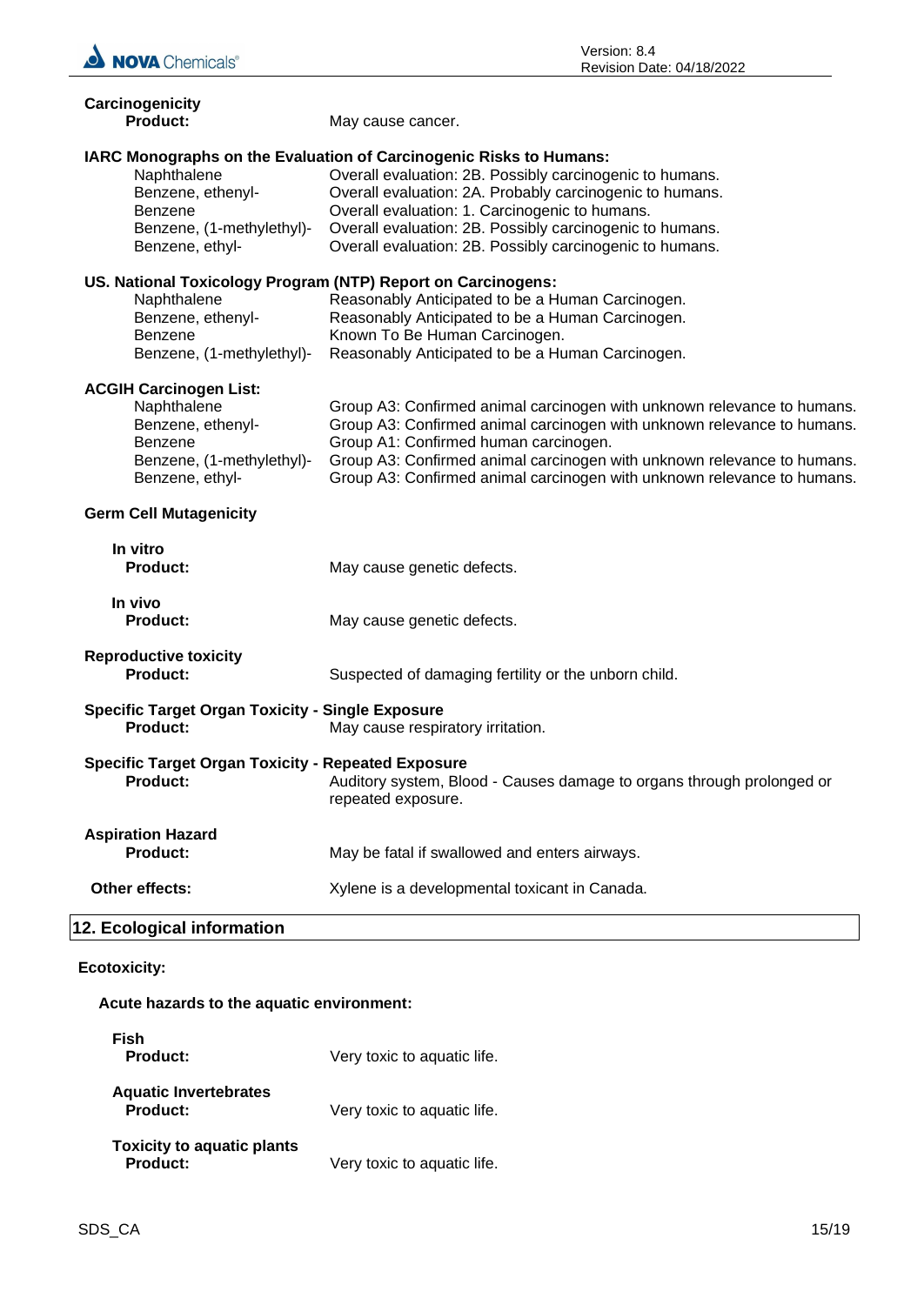# **Chronic hazards to the aquatic environment:**

| <b>Fish</b><br><b>Product:</b>                                                              | Very toxic to aquatic life with long lasting effects. |
|---------------------------------------------------------------------------------------------|-------------------------------------------------------|
| <b>Aquatic Invertebrates</b><br>Product:                                                    | Very toxic to aquatic life with long lasting effects. |
| <b>Toxicity to aquatic plants</b><br><b>Product:</b>                                        | Very toxic to aquatic life with long lasting effects. |
| <b>Persistence and Degradability</b>                                                        |                                                       |
| <b>Biodegradation</b><br><b>Product:</b>                                                    | No data available.                                    |
| <b>BOD/COD Ratio</b><br>Product:                                                            | No data available.                                    |
| <b>Bioaccumulative Potential</b><br><b>Bioconcentration Factor (BCF)</b><br><b>Product:</b> | No data available.                                    |
| <b>Components:</b><br>4,7-Methano-1H-indene,<br>3a, 4, 7, 7a-tetrahydro-                    | Carp, Bioconcentration Factor (BCF): 58.9 - 384       |
| Benzene, 1,2-dimethyl-                                                                      | Bioconcentration Factor (BCF): 25.9                   |
| Partition Coefficient n-octanol / water (log Kow)<br>Product:                               | No data available.                                    |
| <b>Components:</b><br>4,7-Methano-1H-indene,<br>3a, 4, 7, 7a-tetrahydro-                    | 2.78                                                  |
| Naphthalene                                                                                 | 3.30                                                  |
| Benzene, 1-methyl-2-(1-<br>methylethyl)-                                                    | 4.26                                                  |
| Benzene, 1-methyl-3-(1-<br>methylethyl)-                                                    | 4.5                                                   |
| Benzene, propyl-                                                                            | 3.69                                                  |
| Benzene, ethenyl-                                                                           | 2.95                                                  |
| Benzene                                                                                     | 2.13                                                  |
| 1,3-Cyclopentadiene                                                                         | 2.25                                                  |
| Benzene, 1,2-dimethyl-                                                                      | 3.12                                                  |
| Benzene, (1-methylethyl)-                                                                   | 3.66                                                  |
| Benzene, 1,3,5-trimethyl-                                                                   | 3.42                                                  |
| Benzene, ethyl-                                                                             | 3.15                                                  |
| Toluene                                                                                     | 2.73                                                  |
| Hexane                                                                                      | 3.90                                                  |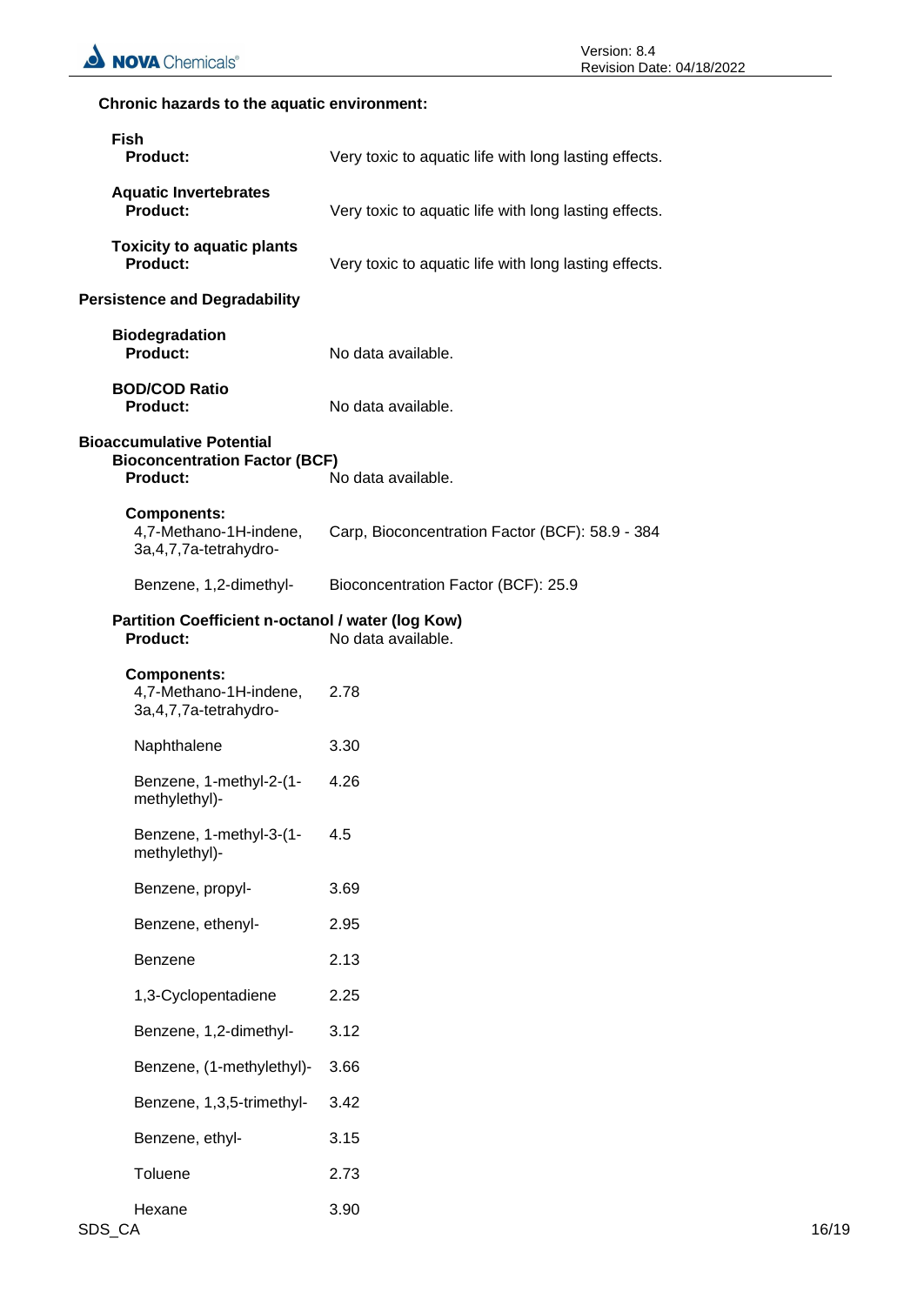| Nonane                                                                                                                                                                          | 5.65                                                                                                                                                                                                                                                                                                                                                   |
|---------------------------------------------------------------------------------------------------------------------------------------------------------------------------------|--------------------------------------------------------------------------------------------------------------------------------------------------------------------------------------------------------------------------------------------------------------------------------------------------------------------------------------------------------|
| <b>Mobility in Soil:</b>                                                                                                                                                        | Some migration through soils and groundwater.                                                                                                                                                                                                                                                                                                          |
| <b>Other Adverse Effects:</b>                                                                                                                                                   | No data available.                                                                                                                                                                                                                                                                                                                                     |
| 13. Disposal considerations                                                                                                                                                     |                                                                                                                                                                                                                                                                                                                                                        |
| <b>Disposal instructions:</b>                                                                                                                                                   | Dispose of contents/container to an appropriate treatment and disposal<br>facility in accordance with applicable laws and regulations, and product<br>characteristics at time of disposal. Waste generator is advised to carefully<br>consider hazardous properties and control measures needed for other<br>materials that may be found in the waste. |
| <b>Contaminated Packaging:</b>                                                                                                                                                  | Check local, federal and provincial environmental regulations prior to<br>disposal.                                                                                                                                                                                                                                                                    |
| 14. Transport information                                                                                                                                                       |                                                                                                                                                                                                                                                                                                                                                        |
| <b>TDG</b><br>UN number or ID number:<br><b>UN Proper Shipping Name:</b><br><b>Class</b><br>Packing Group<br>Label(s)<br>Subsidiary risk label<br>Special precautions for user: | <b>UN 1268</b><br>PETROLEUM DISTILLATES, N.O.S.<br>3<br>$\mathbf{III}$<br>3<br>Reference Emergency Response Guidebook No. 128, latest<br>revision.                                                                                                                                                                                                     |
| <b>IMDG</b><br>UN number or ID number:<br><b>UN Proper Shipping Name:</b><br><b>Transport Hazard Class(es)</b><br>Class:<br>Label(s):<br>EmS No.:                               | <b>UN 1268</b><br>PETROLEUM DISTILLATES, N.O.S.<br>3<br>3<br>$F-E. S-E$                                                                                                                                                                                                                                                                                |

| <u>LIIIV I VU</u>             | .                                                                                                |
|-------------------------------|--------------------------------------------------------------------------------------------------|
| Packing Group:                | Ш                                                                                                |
| Marine pollutant:             | Yes                                                                                              |
| Limited quantity              | 5.00L                                                                                            |
| Excepted quantity             | E1                                                                                               |
| Special precautions for user: | Transport in bulk according to Annex I of MARPOL 73/78 and the<br>IBC Code: Annex I - yes; IBC02 |
|                               |                                                                                                  |

# **15. Regulatory information**

# **Canada Federal Regulations**

**List of Toxic Substances (CEPA, Schedule 1)**

**Chemical Identity Naphthalene** Benzene

**Export Control List (CEPA 1999, Schedule 3)** Not regulated

#### **National Pollutant Release Inventory (NPRI) Canada. Canadian Environmental Protection Act (CEPA). National Pollutant Release Inventory (NPRI) (Parts 1-4)** n-Undecane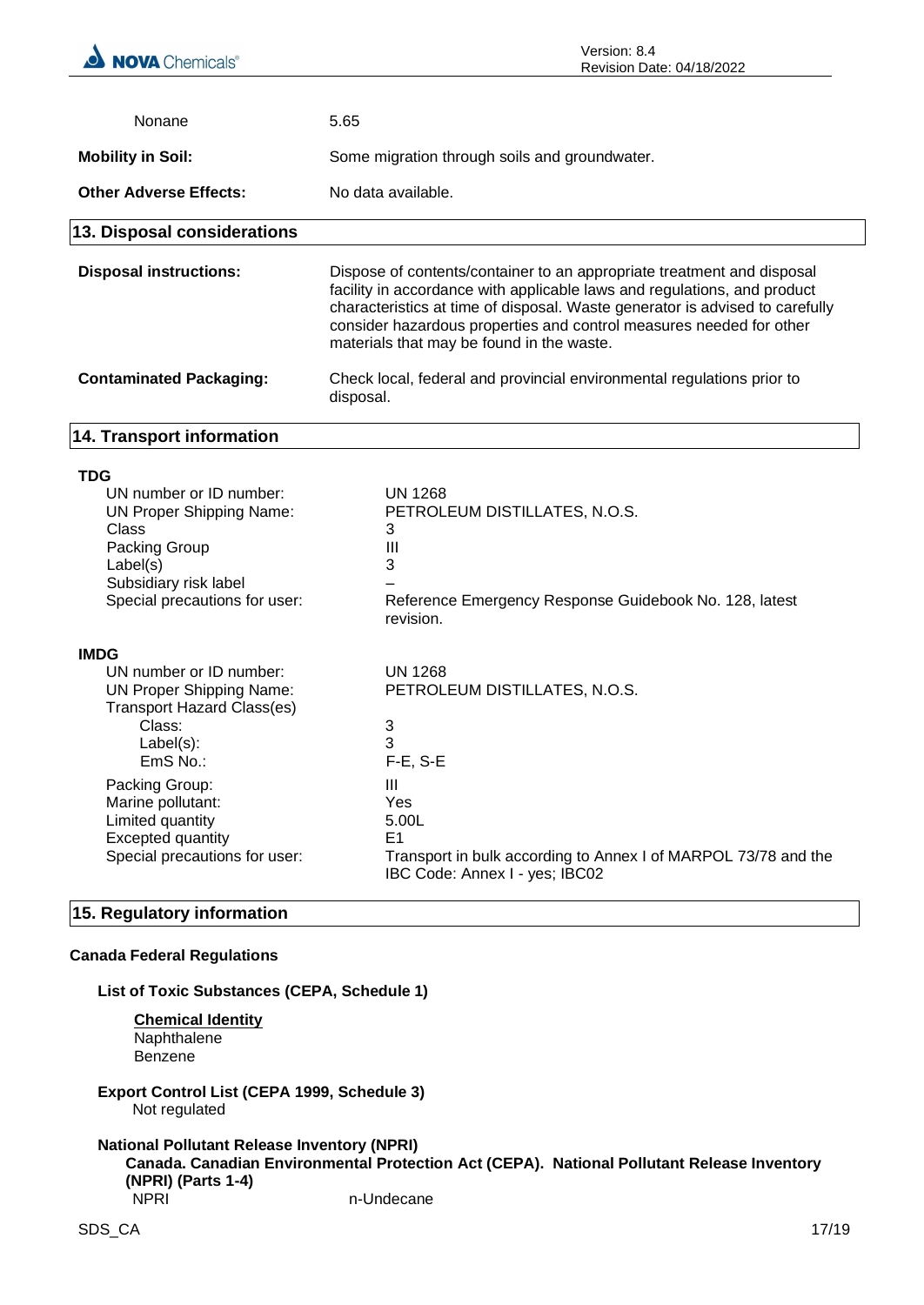4,7-Methano-1H-indene, 3a,4,7,7a-tetrahydro-Naphthalene Benzene, propyl-Benzene, ethenyl-Benzene Benzene, 1,2-dimethyl-Benzene, (1-methylethyl)- Benzene, 1,3,5-trimethyl-Decane Pentane, 2-methyl-Benzene, 1-ethyl-2-methyl-

#### **Canada. National Pollutant Release Inventory (NPRI) Substances, Part 5, VOCs with Additional Reporting Requirements**

NPRI PT5 Benzene, trimethyl-Benzene, ethenyl-Benzene Benzene, 1,2-dimethyl-Benzene, 1,3,5-trimethyl-2-Methylnonane Decane 2,2-Dimethyloctane Octane, 3,6-dimethyl-3-Methylnonane Butane, 2,2,3-trimethyl-Pentane, 3-methyl-**Toluene** Pentane, 2,3,4-trimethyl-1,2,4-trimethylbenzenePentane, 2-methyl-Hexane, 3-methyl-Benzene, 1,3-dimethyl-Cyclopentane, methyl-**Hexane** Nonane

#### **Greenhouse Gases**

Not regulated

#### **Precursor Control Regulations**

#### **Chemical Identity** Toluene

**Canada. Substances Subject to Significant New Activity (SNAc) Reporting Requirements** Not regulated

#### **Inventory status**

**Issue Date:** 04/18/2022

Canada DSL Inventory List: On or in compliance with the inventory

US TSCA Inventory: On or in compliance with the inventory

# **16. Other information, including date of preparation or last revision**

| ISSUE DALE.                  | <u>04/10/2022</u>                                                                                                               |
|------------------------------|---------------------------------------------------------------------------------------------------------------------------------|
| <b>Revision Information:</b> | 04/18/2022: SDS Update – composition edits, OEL updates, section 15<br>updates                                                  |
|                              | 10/08/2021: SDS Update – OEL updates, Section 9 edits, phrase edits<br>04/14/2021: SDS Update – composition edits, ATEmix edits |
|                              | 12/16/2020: SDS Update – composition edits, OEL updates, section 15<br>updates                                                  |
|                              | 08/19/2020: SDS Update – GHS classification change, composition edits,                                                          |
|                              |                                                                                                                                 |